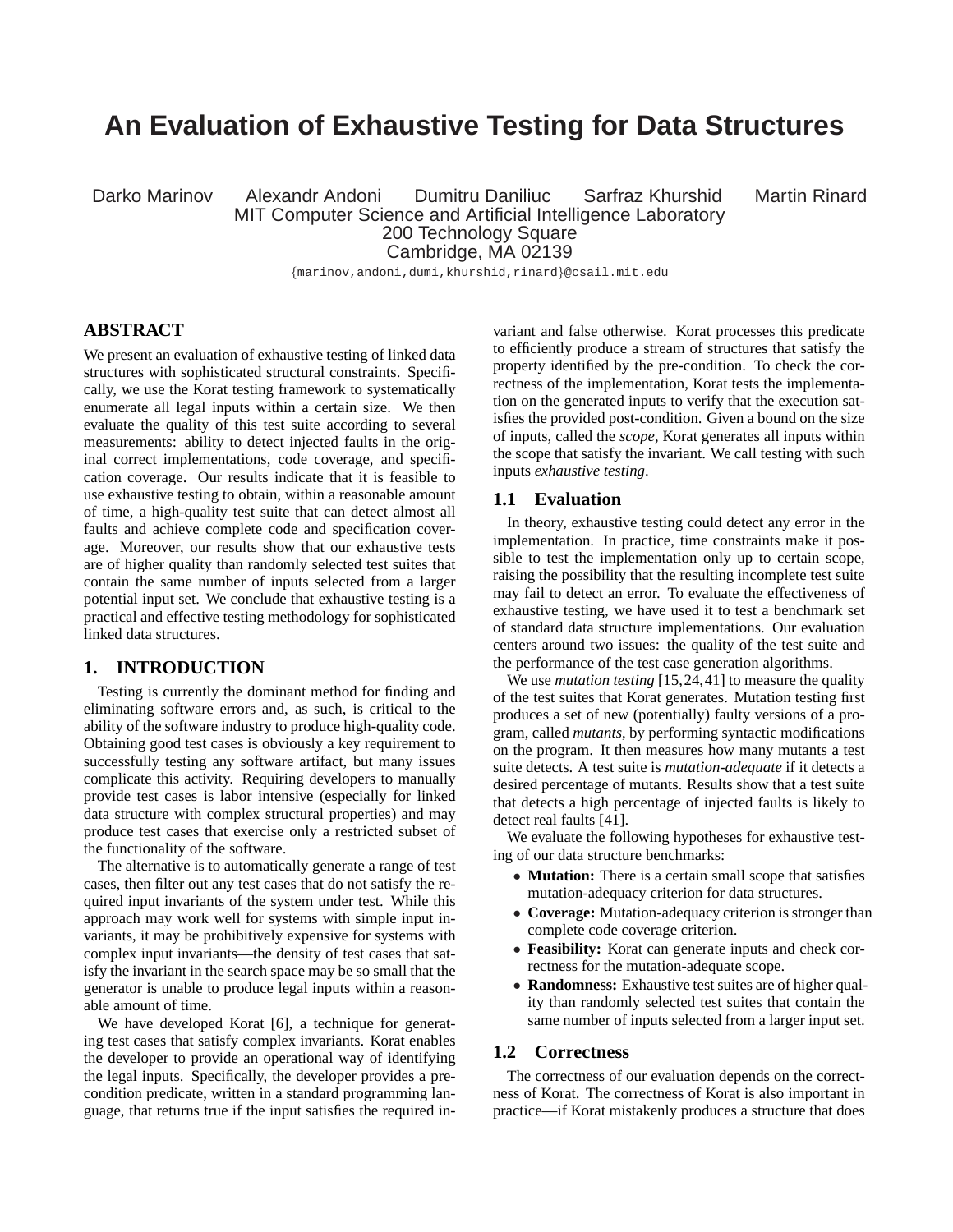not satisfy the input invariant, the developer may waste valuable time attempting to track down a non-existent error in the implementation. If, on the other hand, Korat incorrectly causes a set of structures to be systematically omitted, the generated test cases will miss any error that is triggered only by omitted structures.

We address these concerns by providing 1) a formalization of Korat's test case generation algorithm, and 2) a proof that this algorithm is both sound (it only generates structures that satisfy the input invariants) and complete (it generates all such structures). This proof provides a strong guarantee that should increase the confidence of the developer in the correctness of the test case generation tool.

## **1.3 New Technique**

We present a new technique, *input property exploitation*, that increases the effectiveness of exhaustive test case generation. This technique uses *dedicated* generators to optimize the generation of common properties that often appear within input invariants. It enables the test case generator to substantially prune the search without eliminating any structures that satisfy the input invariant. We evaluate the effectiveness of exploiting common input invariant properties by comparing the performance of our Korat-based implementation with and without this technique. Our results show that the use of this technique can speed up the performance of test case generation for up to 75%. Moreover, dedicated generators make it easier to write pre- and post-conditions.

#### **1.4 Contributions**

This paper makes the following contributions:

- **Evaluation:** It presents an evaluation of exhaustive testing for data structures. Our results show that:
	- **–** Exhaustive testing within small scope can generate mutation-adequate test suites.
	- **–** Exhaustive test suites can achieve complete coverage for even smaller scopes, but such suites do not detect all mutants.
	- **–** It is feasible to use Korat to generate inputs and check correctness for these scopes.
	- **–** Exhaustive testing within some scope is often more effective than random testing with somewhat bigger inputs.

We anticipate that our results will extend to a wide range of programs whose inputs must satisfy complex structural invariants.

- **Correctness:** It formalizes the test case generation algorithm and presents a proof of its correctness.
- **Input Property Exploitation:** It shows how to exploit the presence of common input properties to prune the search during test case generation.
- **Ferastrau:** We present design and implementation of a tool for mutation testing of Java programs.
- **Novel Applications:** We illustrate how to apply Korat to white-box testing and to testing sequences of method calls.

```
class SearchTree {
   Node root; // root node
    int size; // number of nodes in the tree
    static class Node {
       Node left; // left child
        Node right; // right child
        Comparable info; // data
    }
    /*@ normal behavior // non-exceptional specification
     @ // precondition<br>@ requires repOk(
            @ requires repOk();
     @ // postcondition
     @ ensures repOk() && !contains(info) &&
     \circ \result == \old(contains(info));
     @*/
   boolean remove(Comparable info) { ... }
    boolean repOk() {
        // checks that empty tree has size zero
        if (root == null) return size == 0;
        // checks that the input is a tree
        if (!isAcyclic()) return false;
        // checks that size is consistent
        if (numNodes(root) != size) return false;
         // checks that data is ordered
        if (!isOrdered(root)) return false;
        return true;
```
} }

#### **Figure 1: Example code and specification.**

#### **2. EXAMPLE**

This section illustrates how programmers can use Korat to test their programs. As a running example, we use a method for removing an element from a set implemented as a binary search tree. Even though removal is conceptually simple, the implementation involves intricate details to restore a tree after removing an inner node. Figure 1 shows Java code that declares a binary tree and its remove method. Each object of the class SearchTree represents a binary search tree. The size field contains the number of nodes in the tree. Objects of the inner class Node represent nodes of the trees. The elements of the set are stored in the info fields. The elements implement the interface Comparable, which provides the method compareTo for comparisons. Appendix A shows the full code for the example remove method.

The example remove method is annotated using the Java Modeling Language (JML) [33]. The normal behavior keyword specifies that if the precondition (keyword requires) is satisfied before the method, then the method must satisfy the postcondition (keyword ensures) at the end and must return without raising an exception. The method repOk is a Java predicate that checks the *representation invariant* [35] of the corresponding data structure. For illustrative purposes, we put repOk in the pre/post-conditions; in practice, it is usually given as a class invariant (keyword invariant) that is implicitly conjoined with the pre/postconditions [33]. Good programming practice suggests that implementations of abstract data types provide these predicates, as they are useful for checking correctness of the implementations [35].

In this example, repOk checks if the input is a valid binary search tree with the correct size First, repOk checks if the tree is empty. If not, repOk checks that there are no undirected cycles along left and right, that the number of nodes reachable from root is size, and that all elements in the left (right) subtree of a node are smaller (larger) than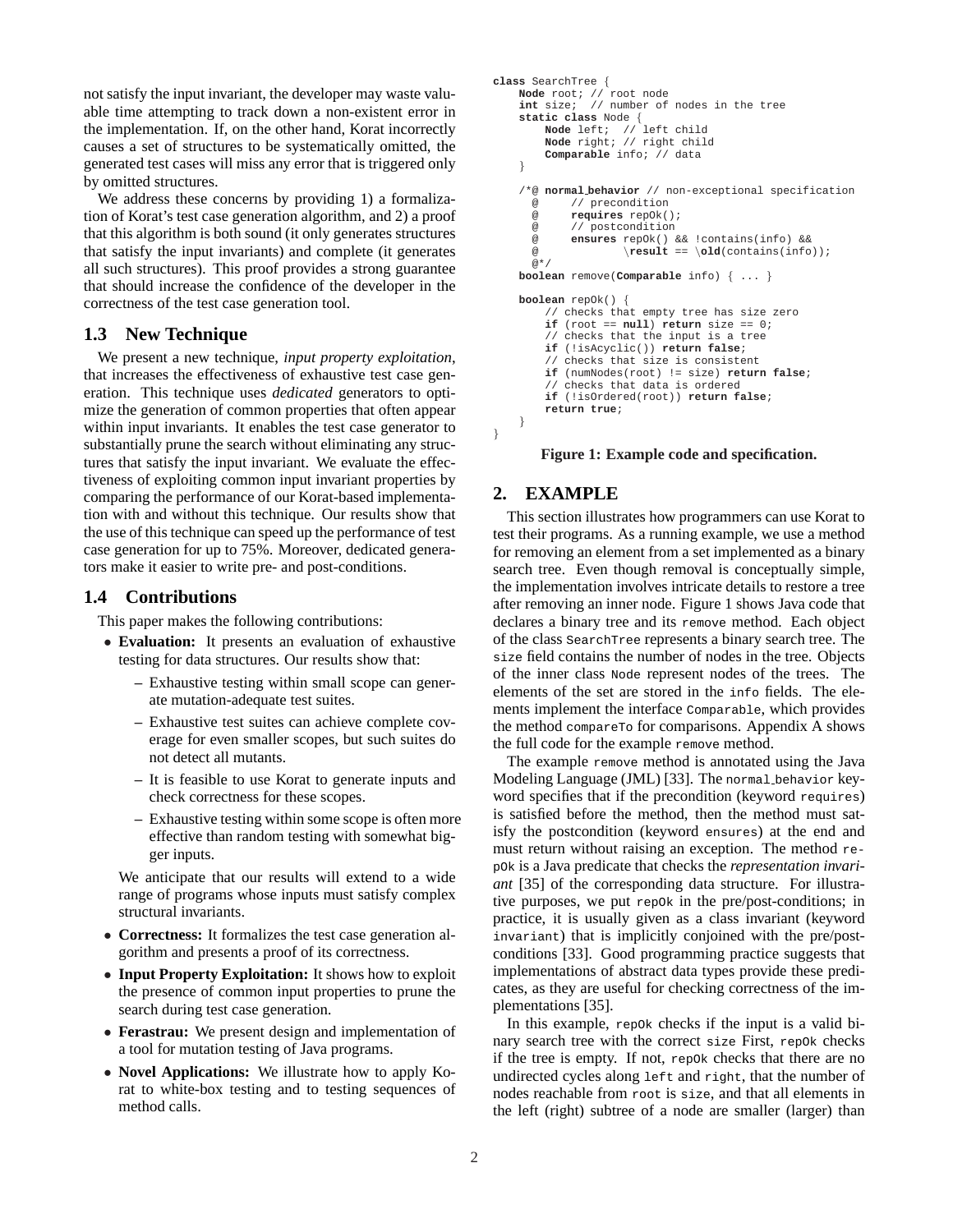

**Figure 2: Trees generated for scope three.**

the element in that node. Appendix A shows the full code for repOk (and the methods it invokes). The same repOk is also used for add and other methods in SearchTree. Manually developing a high-quality test suite for all methods in a data structure is typically much harder than writing a repOk invariant that Korat uses to automatically generate test inputs. The method contains checks that the tree contains the given element. The JML keyword \result denotes the return value of the method; remove returns true iff it removes an element from the tree. The JML keyword \old denotes that its expression should be evaluated in the pre-state, i.e., the state immediately before the method's invocation.

To test the remove method in a black-box setting, we use Korat to generate valid inputs for the method. Each input is a pair of a tree and an element. The precondition defines valid inputs: the tree satisfies repok, and the element is unconstrained. To limit the number of inputs, Korat uses a *finitization* (Section 3.2) that specifies bounds on the number of objects to be used to construct data structures and the values stored in the fields of these objects. For trees, finitization gives the maximum number of nodes and the possible elements; a tree is in scope s if it has at most s nodes and s elements. Two trees are *isomorphic* if they have the same branching structure and isomorphic elements, irrespective of the identity of the actual nodes or elements in the trees.

Given a finitization and scope, Korat generates all nonisomorphic input pairs that satisfy the precondition. For example, in scope three, Korat generates 45 input pairs that are the Cartesian product of the 15 trees (shown in Figure 2) and the three elements. For SearchTree, we use Korat to generate inputs and check correctness of remove and add methods. In scope seven, Korat generates 41300 input pairs for both these methods in less than ten seconds. With dedicated generators (Section 5), it takes less than three seconds to generate these inputs.

Korat uses the JML tool-set [8, 33] to translate method postconditions (and JML assertions) into Java runtime assertions. After generating the inputs, Korat invokes the method,



**Figure 3: Variation of statement coverage (thick line) and rate of mutant killing (thin line) with scope.**

with assertions, on each input and reports a counterexample if the method fails to satisfy the postcondition. This process checks the correctness of the method for the given scope. For example, for scope seven, it takes less than two seconds to check both remove and add for all 41300 inputs.

Figure 3 shows how coverage and the rate of mutant killing vary with the scope for the SearchTree benchmark. For remove, the mutation testing compares the outputs that consist of both the boolean return value and the value of the receiver tree in the post-state, i.e., the state immediately after the method's invocation. Scope five is sufficient to achieve complete coverage, but scope six is required to kill all nonequivalent mutants. Generating inputs and checking correctness for these scopes takes less than 15 seconds.

## **3. KORAT**

This section describes how Korat finds inputs that satisfy a Java predicate. We first give an informal overview of Korat. We then describe parts of Korat most relevant for formalization and extensions; more details on other parts can be found in  $[6]$ . For illustration, we use the repok method from SearchTree as the predicate, and we show how Korat generates valid trees.

#### **3.1 Overview**

Given a Java predicate and a bound on its input, Korat generates all non-isomorphic inputs that are *valid*, i.e., inputs for which the predicate always returns true. Korat uses a *finitization* (Section 3.2) to bound the *state space* (Section 3.3) of predicate inputs. Korat uses backtracking (Section 3.4) to systematically explore this state space. Korat generates *candidate inputs* and invokes the predicate on them to check their validity.

Naive checking of all possible candidate inputs would prohibit searching very large state spaces. Korat uses two optimizations: 1) pruning based on the fields that the predicate accesses (to monitor the accesses, Korat instruments the predicate and all methods that the predicate transitively invokes) and 2) generating only non-isomorphic candidates. These optimizations speed up the search without compromising its correctness.

Most practical predicates are deterministic, i.e., given identical inputs, any two executions of the predicate are identical and produce identical result. Korat also handles predicates that are non-deterministic either only in the execution (i.e., given identical inputs, two executions may be different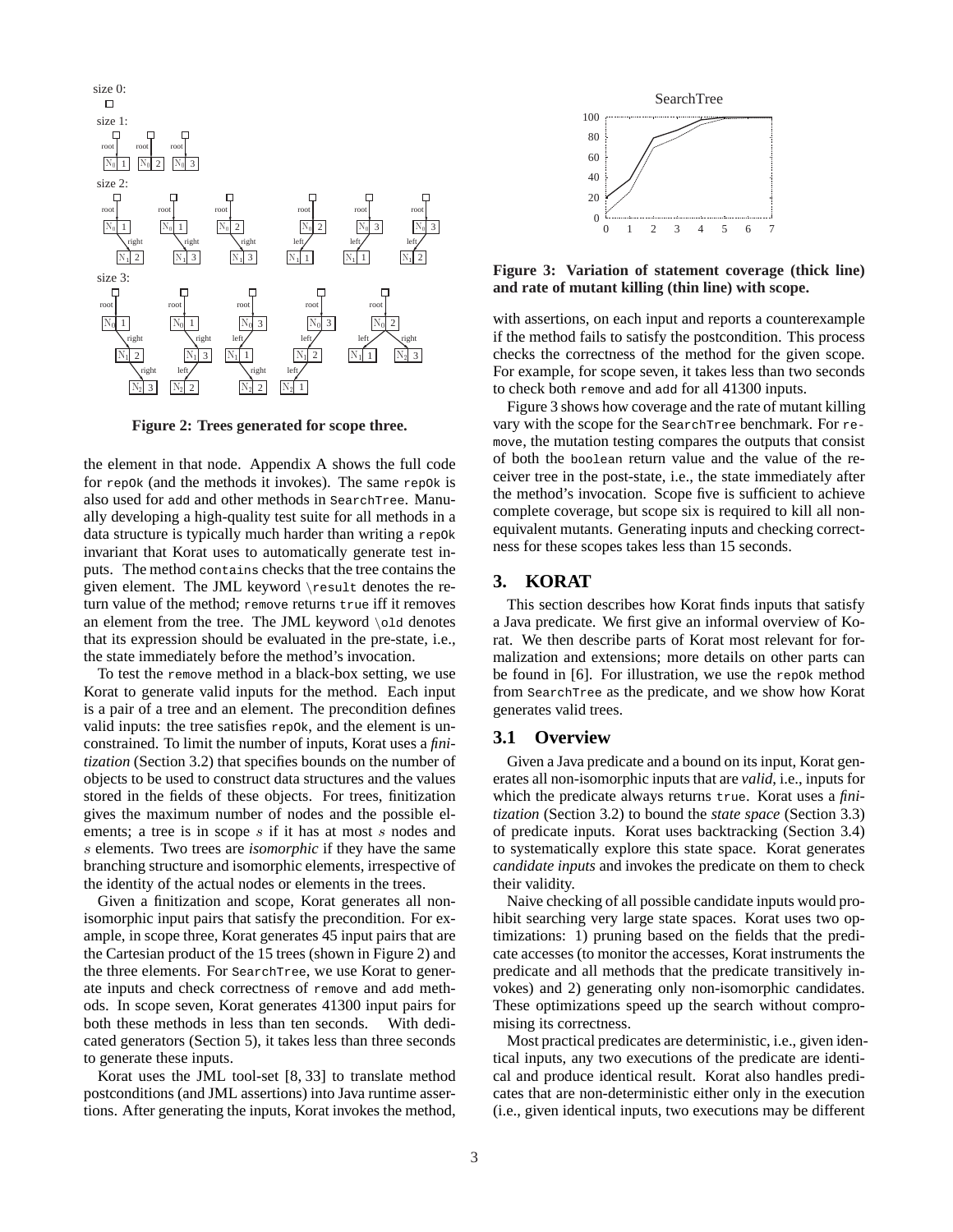```
Finitization finSearchTree(int numNode,
    int minSize, int maxSize, int minInfo, int maxInfo) {
  Finitization f = new Finitization(SearchTree.class);
 ObjSet nodes = f.createObjects("Node", numNode);
 nodes.add(null);
  f.set("root", nodes);
  f.set("size", new IntSet(minSize, maxSize));
  f.set("Node.left", nodes);
f.set("Node.right", nodes);
  f.set("Node.info", new IntegerSet(minInfo, maxInfo));
 return f;
}
Finitization finSearchTree(int scope) {
  return finSearchTree(scope, 0, scope, 1, scope);
}
```
**Figure 4: Two finitizations for the repok method.** 

but produce identical result) or even in the result (i.e., given identical inputs, two executions may produce different results). Let  $\gamma$  be an input for a predicate  $\pi$ . We write  $\pi(\gamma)$  for the set of results that executions of  $\pi$  can produce for input  $\gamma$ ;  $\gamma$  is *valid* iff  $\pi(\gamma) = {\text{true}}; \gamma$  is *invalid* iff  $\pi(\gamma) = {\text{false}}.$ Note that an input may be neither valid nor invalid.

Each candidate that Korat generates is an object graph with one root object (Section 6 shows how to introduce a class for root when generating several objects). Executing the same Java program from two isomorphic states cannot lead to observational difference in the execution. Thus, we define structure isomorphism based on object identity; two candidates are isomorphic iff the object graphs reachable from the root are isomorphic.

DEFINITION 1. Let  $O_1, \ldots, O_n$  be some sets of objects *from n classes.* Let  $O = O_1 \cup \ldots \cup O_n$ *, and suppose that candidates consist only of objects from* O *(and primitive values), i.e., pointer fields of objects in* O *can either be* null *or point to other objects in* O*. Let* P *be the set consisting of* null *and all values of primitive types, such as* int*. Let*  $r \in O$  *be a root object, and let*  $R_C(r)$  *be the set of all objects reachable from* r *in* C*. Two candidates,* C *and* C 0 *, are* isomorphic *iff there exists a permutation* p on  $O \cup P$  *that is* identity on P and that maps objects from  $O_i$  to objects from  $O_i$  for all  $1 \leq i \leq n$ , such that:

 $\forall o \in R_C(r)$ . ∀f ∈ fields(o). ∀v ∈ O ∪ P.  $o.f = v$  *within*  $C \Leftrightarrow p(o) \cdot f = p(v)$  *within*  $C'$ .

Isomorphism between candidates partitions the state space into *isomorphism partitions*. Since candidates and valid inputs are rooted and edge-labeled, it is easy to check isomorphism. However, Korat does not do that explicitly; instead, it avoids generating isomorphic valid inputs by not even considering isomorphic candidates.

In summary, Korat generates all non-isomorphic valid inputs within specified bounds; the search has these properties:

- **Soundness:** Korat generates no invalid input.
- **Completeness:** Korat generates at least one valid input from each isomorphism partition.
- **Optimality:** Korat generates at most one (valid) input from each isomorphism partition.

#### **3.2 Finitization**

To generate a finite state space for predicate's inputs, Korat uses a finitization, i.e., a set of bounds that limits the size of the inputs. The inputs can consist of objects from several classes, and the finitization specifies the number of objects for each of those classes. A set of objects from one class forms a *class domain*. The finitization also specifies a set of values for each field; this set forms a *field domain*, which is a union of several class domains.

Korat provides a Finitization class that allows finitizations to be written in Java. Korat automatically generates a finitization *skeleton* from the type declarations in the Java code. Testers can further specialize or generalize this skeleton. Figure 4 shows two finitizations for the example  $r = p \circ k$ method; invoking finSearchTree(s) creates a finitization for scope s. The createObjects method specifies that the input contains at most numNode objects from the class Node. The set method specifies a field domain for each field.

#### **3.3 State space**

Korat uses a finitization to construct a state space of predicate inputs. For example, consider finSearchTree(3) for inputs to repOk. Korat first allocates one SearchTree object that forms the SearchTree class domain and three Node objects that form the Node class domain. In order to systematically explore the state space, Korat orders the objects in these domains and during search uses indexes into these domains. This data can be represented with these classes: **class** ClassDomain { // ordered class domain **Object**[] objects;

| Object[] objects |  |
|------------------|--|
|------------------|--|

```
}
class ClassDomainIndex {
```
**ClassDomain** domain;

**int** index; // index into 'domain.objects' array

**class** ObjField { // field of an object from some domain **Object** object;

**Field** field;

}

}

Korat next assigns a field domain to each field. In this example, there are  $11 = 2 + 3 \cdot 3$  fields: the single SearchTree object has two fields (root and size) and the three Node objects have three fields each (left, right, and info). Each field domain is a sequence of class domain indexes, such that all values that belong to the same class domain occur consecutively. For example, the field domain for root has four elements, null and three Node objects, where null (as well as each primitive value) forms a class domain by itself. Therefore, the field domain for root is represented as [null, <nd, 0>, <nd, 1>, <nd, 2>], where nd is the class domain for Node objects.

Each *state* is a mapping from the object fields to the field domain indexes. The whole state space consists of all possible mappings, i.e., it is the Cartesian product of the field domains for all fields. In this example, the domains for root, left, and right have four elements, the domain for size has four elements, and the domain for info has three elements; the state space has  $4 \cdot 4 \cdot (4 \cdot 4 \cdot 3)^3 = 1769472 > 2^{20}$ states. For scope= *n*, the state space has  $(n+1)^{2(n+1)} \cdot n^n$ states.Each state encodes a *candidate* input that consists of the Java objects from the finitization; each field of these objects is set according to the field domain indexes in the state. The Korat search builds states for systematic exploring of the state space, and it builds candidates as inputs to the predicate. Because of the bijection between states and candidates, we use terms "state" and "candidate" interchangeably. We define two states to be isomorphic iff the corresponding candidates are isomorphic.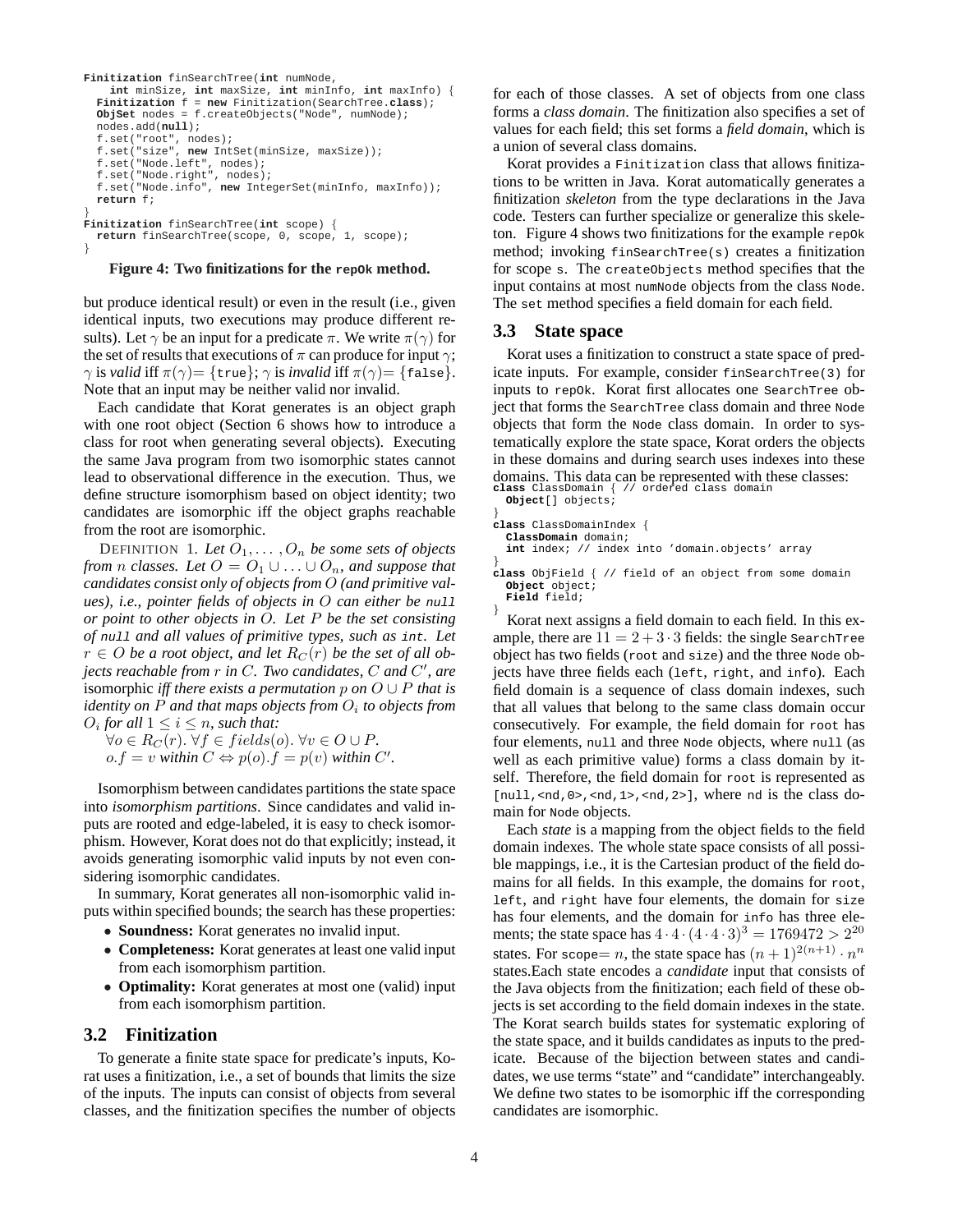

**Figure 6: Candidate that is not a valid SearchTree.**

Figure 5 shows an example candidate that is a valid binary search tree with three nodes. Not all candidates represent valid binary search trees. Figure 6 shows an example candidate that is not a tree; repOk returns false for this candidate. Assume that the field domains are ordered as follows: for left and right the same as for root (first null then Node objects), for size [0,1,2,3], and for info  $[\text{Int}(1),\text{Int}(2),\text{Int}(3)]$ . Then, the candidate in Figure 5 (Figure 6) corresponds to the state  $[1,3,2,3,1,0,0,0,0,0,2]$   $([1,3,2,2,0,0,0,0,0,0,0]).$ 

#### **3.4 Search**

Figure 7 shows the pseudo-code of Korat's search algorithm. The search starts with the state set to all zeros. For each state, Korat first creates the corresponding candidate. Korat then executes the predicate to check the validity of the candidate. During the execution, Korat monitors the fields that the predicate accesses and maintains a stack of fields ordered by the first time the predicate accesses the corresponding field, i.e., whenever the predicate accesses a field not already on the stack, Korat pushes the field on the stack. As an illustration, consider that the stack is empty and Korat invokes repOk on the candidate shown in Figure 6. In this case, repOk accesses only the fields  $[root, N_0.left, N_0.right]$ (in that order) before detecting a cycle and returning false. Thus, the stack consists of only those three fields.

If the predicate returns true, Korat adds the current state to the set of valid inputs. It also makes sure that all reachable fields are on the stack, so that successive iterations generate all (non-isomorphic) states that have the same values for the accessed fields as the current state.

Korat then generates the next state backtracking on the accessed fields. Korat first increments the field domain index for the last field in the stack. If the index exceeds the domain size, Korat resets the index to zero and moves to the previous field in the stack, unless the stack is empty. Continuing with our example, the next candidate takes the next value for  $N_0$  right, which is  $N_2$  by the above order; the other fields do not change. This prunes from the search all  $4^5 \cdot 3^3 = 27648$ states of the form [1, ,2,2, , , , , , , ] that have the (partial) valuation:  $root = N_0$ ,  $N_0$ .left= $N_1$ ,  $N_0$ .right= $N_1$ . Intuitively, the pruning based on accessed fields does not rule out any valid data structure because repOk did not read the other fields, and it could have returned false irrespective of the values of those fields.

```
Object root = fin.getRootObject();
Set<Map<ObjField,int>> inputs = new Set();
Stack<ObjField> stack = new Stack();
Map<ObjField,int> state = new Map();
foreach (ObjField f in fin.getObjFields())
  state[f] = 0;do {
     create candidate input
  foreach (ObjField f in fin.getObjFields()) {
    ClassDomainIndex cdi = space[f][state[f]];
    f.set(cdi.domain.objects[cdi.index]);
  }
  // execute "pred(root)" and update "stack"
  boolean result = observeExecution(pred, root, stack);
  // if state is valid, add it to the valid inputs
  if (result) inputs.add(state);
// if *not* optimizing, add other fields to the stack
  if (!PRUNING || result) {
    // add all reachable fields not already in stack
    foreach (ObjField f in reachableObjFields(root))
      if (!stack.contains(f)) stack.push(f);
  }
  ,<br>// backtrack
  while (!stack.isEmpty()) {
    ObjField f = stack,top(); // field on the top of stack
    if (ISOMORPHISM_BREAKING) {
      int m = -1; // $m_f$ from the first Korat paper
      ClassDomain d = space[f][state[f]].domain;
       // a straightforward way to compute 'm_f'
      foreach (ObjField fp in stack.withoutTop())
        if (space[fp][state[fp]].domain == d)
          m = max(m, space[fp][state[fp]].index);
      // if an isomorphic candidate would be next...
      if (space[f][state[f]].index > m)
           ...skip to the end of domain
        while (state[f] < space[f].length - 1 &&
                space[f][state[f] + 1].domain == d)
          state[f]++;
    }
if (state[f] < space[f].length - 1) {
      state[f]++; // increment this field
      break; // stop backtracking
    } else {
      state[f] = 0; // reset this field
      stack.pop(); // keep backtracking
    }
  }
} while (!stack.isEmpty()); // end do
return inputs;
```
**Set**<**Map**<**ObjField**,**int**>>

koratSearch(**Predicate** pred, **Finitization** fin) {

**Map**<**ObjField**,**ClassDomainIndex**[]> space = fin.getSpace();

#### **Figure 7: Pseudo-code of Korat's search algorithm.**

We next present the isomorphism-breaking optimization. Recall that a state is a mapping from object fields to field domain indexes that have a natural order. Additionally, each stack imposes a (partial) order on the fields. Together, these orders induce a (partial) lexicographic order on the states. Korat generates inputs in this lexicographical order. Moreover, Korat avoids generating states that are isomorphic to each other: for each isomorphism partition, Korat generates only the lexicographically smallest state in that partition. Conceptually, Korat avoids generating isomorphic states by incrementing some field domain indexes by more than one.

For the field  $\epsilon$  on top of the stack, Korat finds m, the maximum class domain index of all fields  $f<sub>p</sub>$  that are deeper on the stack and have the same domain as  $f$  (or  $-1$  if there is no such  $fp$ ). (The actual implementation uses caching to compute m.) For the example state from Figure 6 with the stack as discussed above,  $m=1$  for  $f=N_0.r$ ight. When backtracking on  $f$ , Korat checks if the field domain index for  $f$  is greater than  $m$ . If it is, Korat increments the field domain index of  $f$ to the end of the current class domain for f.

}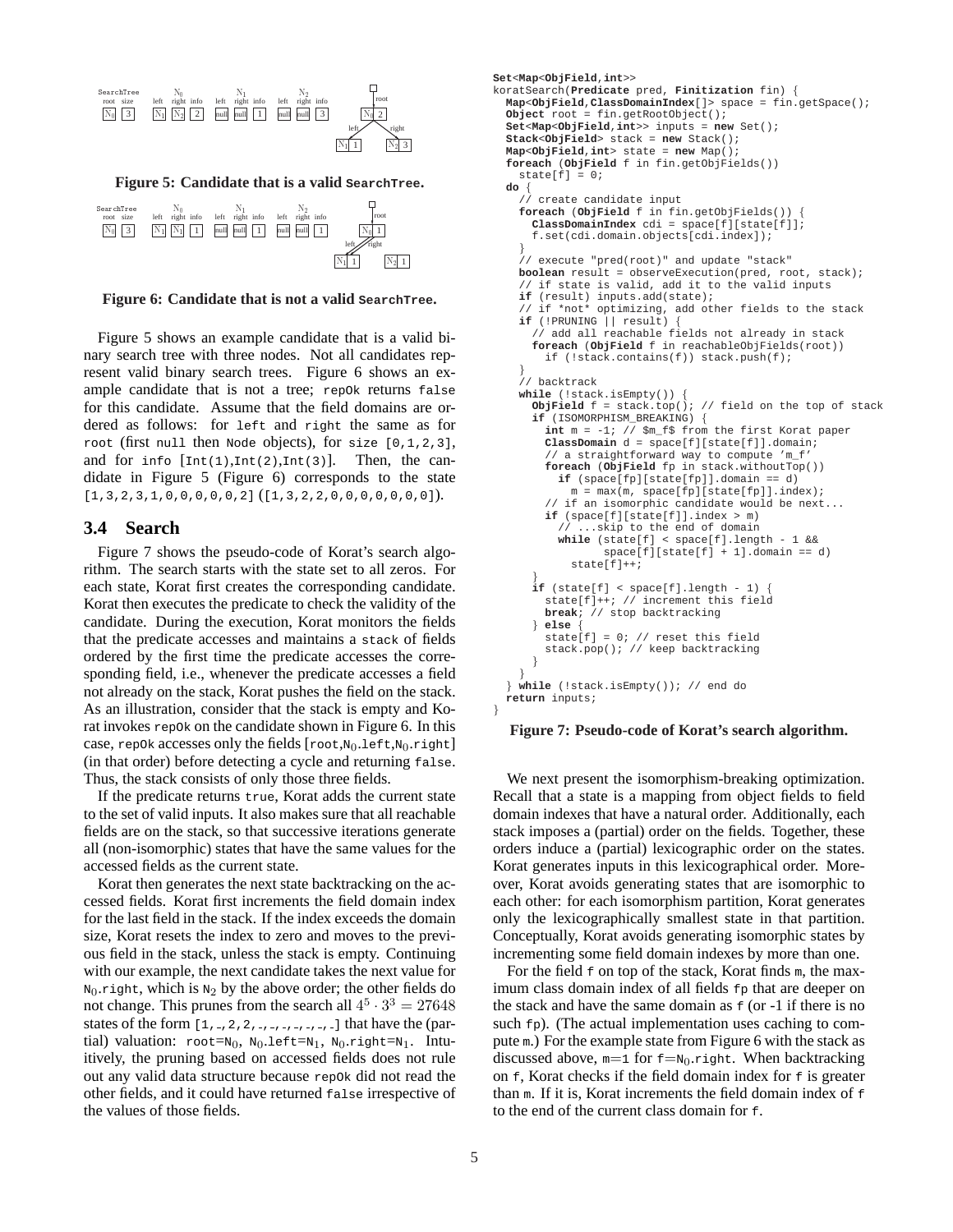## **4. CORRECTNESS**

This section presents the correctness of the Korat search algorithm. We first state assumptions and prove properties of the predicates that the search operates on. The output of the search is a set of predicate inputs. This set depends on the results that the predicate returns for the candidate inputs. If the predicate is non-deterministic in result, Korat can generate different sets of inputs for the same predicate and finitization. We prove that all those sets satisfy soundness, completeness, and optimality properties.

Several issues complicate proving Korat's correctness:

- **Encoding:** For efficiency, Korat encodes Java objects using integers (that index into the finitization).
- **Field ordering:** Korat searches the state space based on a *dynamic* order in which the predicate executions access the fields.
- **Isomorphism optimization:** Korat generates only non-isomorphic inputs, but does so without explicitly checking isomorphism of pairs of inputs.
- **Non-deterministic predicates:** Korat generates all inputs for which the predicate always returns true and no input for which the predicate always returns false; Korat may or may not generate the other inputs.

We prove that the Korat search is correct for all predicates  $\pi \in \Pi$  whose executions satisfy the following conditions:

- 1. Each execution terminates (returning true or false).
- 2. Each field that the execution accesses is: 1) reachable from the input or 2) a field of some object that the predicate locally allocates.
- 3. No execution invokes System.identityHashCode method.

The user of Korat needs to write the predicate so that Condition 1 holds. Condition 2 is easy to establish: the predicate should not access global data (through instance fields), but only the input. Condition 3 is easy to statically check.

We first show that the execution of a predicate does not depend on the fields that the predicate does not access.

LEMMA 1. *Consider two candidates*  $\gamma$  *and*  $\gamma'$  *that have identical values for all fields from some set* φ*. If an execution of* π *with input* γ *accesses only fields from* φ *before returning a result, then there exists an execution of* π *that acccesses the same fields and returns the same result.*

PROOF. Easy induction on the length of execution of the predicate for  $\gamma$ . As the witness execution for  $\gamma'$ , choose the execution that makes the same steps as the execution for  $\gamma$ , i.e., the execution that for  $\gamma'$  makes the same nondeterministic choices as the execution for  $\gamma$ . At each corresponding step of these two executions, the states have identical values for all fields that are in  $\phi$ , because no step accesses a field not in  $\phi$ .  $\Box$ 

The following is a simple corollary.

COROLLARY 1. *If two candidates have identical values for more fields than in* φ*, these two candidates have the same set of executions.*

We show that isomorphic inputs return the same result. LEMMA 2. *For all isomorphic*  $\gamma$  *and*  $\gamma'$ ,  $\pi(\gamma) = \pi(\gamma')$ .

PROOF. We need to show that for each execution of  $\pi$ with input  $\gamma$ , there exists an execution of  $\pi$  with input  $\gamma'$ such that the two executions generate the same result. Proof proceeds by induction on the length of execution for  $\gamma$ . As the witness execution for  $\gamma'$ , choose the execution that makes the same steps as the execution for  $\gamma$ . By Condition 2, no execution of  $\pi$  accesses a field from the finitization that is not reachable from the root object (the input to the predicate). Thus, at each corresponding step of these two executions, the states have the same values for all fields 1) reachable from the root object or 2) belonging to the objects locally allocated. Further, by Condition 3, no step depends on the object identity, so the states are isormophic for these fields and in the final state, the executions return the same result.  $\Box$ 

It follows that isomorphic inputs have the same (in)validity, which in fact allows Korat to consider as a candidate only one representative from each isomorphism partition.

We next consider properties of the search. We introduce some additional notation. We use  $\sigma$  to denote the value of the stack of fields that the predicate executions access. We write len( $\sigma$ ) for the length of the stack  $\sigma$  and  $\sigma(i)$  for the field at offset  $i$ , where  $0$  is the offset at the bottom, and  $len(\sigma) - 1$  is the offset at the top. We define a partial order between states based on lexicographic order of values in the stack. Let  $\Sigma$  and  $\Sigma'$  be two states. We say that  $\Sigma$  is  $\sigma$ -smaller than  $\Sigma'$ , in notation  $\Sigma <_{\sigma} \Sigma'$ , iff  $\exists i < \text{len}(\sigma)$ .  $\Sigma'(\sigma(i)) <$  $\Sigma(\sigma(i)) \wedge \forall i' < i$ .  $\Sigma(\sigma(i')) = \Sigma'(\sigma(i')).$ 

THEOREM 1 (**SOUNDNESS**). *Korat does not generate an invalid input for any predicate (even if not from* Π*).*

PROOF. By contradiction; suppose that Korat generates an invalid input  $\gamma$  for some predicate  $\pi$ . It means that all executions of  $\pi$  for input  $\gamma$  return false. However, the algorithm in Figure 7 generates  $\gamma$  (i.e., adds  $\gamma$  to the set inputs) only if an execution of  $\pi$  returns true. Contradiction!  $\Box$ 

A search is complete if it generates at least one valid input from each isomorphism partition. To prove completeness of Korat, we consider Korat<sup>∗</sup> , the Korat search with the parameter PRUNING set to false.

LEMMA 3. *If Korat*<sup>∗</sup> *is complete for some predicate from* Π*, then Korat is also complete for that predicate.*

PROOF. Assume that Korat<sup>∗</sup> is complete, i.e., it always generates at least one valid input from each isomorphism partition. An input is generated if it is executed as a candidate input, and the execution returns true. For a valid input, all executions return true, so a valid input is generated if it is executed as a candidate. Since Korat<sup>∗</sup> generates at least one valid input from each isomorphism partition, it also considers as a candidate at least one valid input from each isomorphism partition. Due to pruning, Korat considers less candidates than Korat<sup>∗</sup> . We will show that Korat still considers as a candidate at least one valid input from each isomorphism partition. Thus, Korat generates at least one valid input from each isomorphism partition, i.e., Korat is complete.

By contradiction, suppose that Korat does not consider as a candidate any valid input from some isomorphism partition. Since Korat<sup>∗</sup> considers such an input, it must be that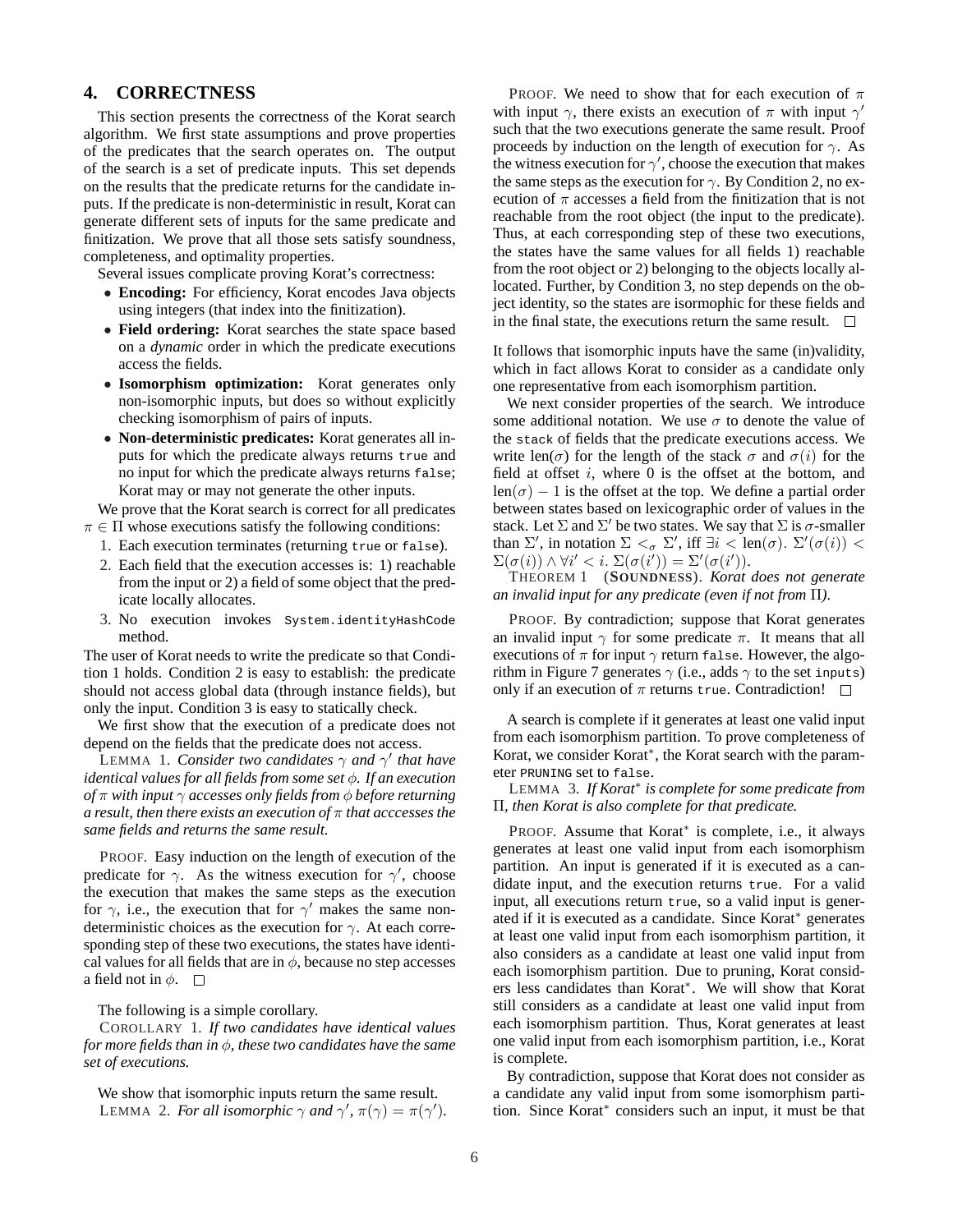Korat prunes this valid candidate input  $\gamma$ . This pruning occurs after the predicate executes some candidate input  $\gamma'$  and returns false. Let the stack after the execution of  $\gamma'$  be  $\sigma$ . Before returning false, this execution has accessed only (some of the) fields from  $\sigma$ . Further, it is easy to show that Korat<sup>∗</sup> prunes only candidate inputs that have the same valuation for all fields in  $\sigma$  as  $\gamma'$ , i.e.,  $\forall f \in \sigma \cdot \gamma[f] = \gamma'[f].$ By Corollary 1, there exists an execution of  $\gamma$  that returns false. This contradicts the assumption that  $\gamma$  is valid, i.e., all executions for input  $\gamma$  return true.  $\Box$ 

## LEMMA 4. *Korat*<sup>∗</sup> *is complete for all predicates from* Π*.*

PROOF. (Sketch) We need to show that for Korat<sup>∗</sup> generates at least one valid input from each isomorphism partition. It is sufficient to show that Korat<sup>∗</sup> considers as a candidate at least one valid input from each isomorphism partition.

The proof proceeds by induction on the number of considered candidates, i.e., the number of iterations of the main loop of Korat<sup>∗</sup> . Each iteration consists of a predicate execution with potential adding of fields to the stack, and backtracking with isomorphism breaking. Let  $\sigma$  and  $\Sigma$  be the values of stack and state, respectively, after backtracking. Let  $\Gamma$  be the set of candidates considered up to that iteration. Recall the ordering between states  $\sum \tilde{z}_{\sigma} \Sigma'$ . Let s be  $\{\Sigma' | \Sigma <_{\sigma} \Sigma'\}$  if  $\sigma$  is not empty and the set of all candidates if  $\sigma$  is empty. An easy induction can show that  $\Gamma$ contains at least one representative from each isomorphism partition that has a representative in s. Since the search terminates when the stack becomes empty, it follows that the search considers at least one candidate input from each isomorphism partition of candidates.  $\square$ 

THEOREM 2 (**COMPLETENESS**). *Korat is complete for all predicates from* Π*.*

PROOF. Follows from Lemma 3 and Lemma 4.  $\square$ 

We finally prove optimality.

THEOREM 3 (**OPTIMALITY**). *Korat is optimal for all predicates from* Π*.*

PROOF. Let  $\Gamma$  be the set of candidate inputs for which Korat executes the predicate. Since the result of Korat is a subset of Γ, it suffices to show that the search executes the predicate for at most one input from each isomorphism partition. By contradiction; suppose that there are two isomorphic distinct candidate inputs,  $\gamma$  and  $\gamma'$ . Let p be a permutation between these candidates. Consider the stacks,  $\sigma$  and σ', after the backtracking for candidates  $\gamma$  and  $\gamma'$ , respectively. Let  $\sigma_0$  be the common prefix for these two stacks. There are two cases:

• For some field in  $\sigma_0$ , the candidates have different values. Let  $i$  be the index such that

$$
\gamma[\sigma_0(i)] \neq \gamma'[\sigma_0(i)]. \tag{1}
$$

and

$$
\forall i' < i. \gamma[\sigma_0(i)] = \gamma'[\sigma_0(i)]. \tag{2}
$$

Since  $\gamma$  and  $\gamma'$  are isomorphic,

$$
\forall i \in \text{len}(\sigma).p(\gamma[\sigma_0(i)]) = \gamma'[\sigma_0(i)]. \tag{3}
$$

From 2 and 3, we have that p is identity for all  $i' < i$ :

$$
\forall i' < i. p(\gamma[\sigma_0(i')]) = \gamma[\sigma_0(i')]. \tag{4}
$$

We next consider two cases based on the value for the i-th field already appearing before in the stack:

$$
\exists i' < i. \gamma[\sigma_0(i)] = \gamma[\sigma_0(i')]. \tag{5}
$$

- $-$  If (5) holds, let  $i'$  be the previous index. We have  $p(\gamma[\sigma_0(i)]) = p(\gamma[\sigma_0(i')])$ . From (4), we have that  $p(\gamma[\sigma_0(i)]) = \gamma[\sigma_0(i')]$ . Further, again from (5), we have  $p(\gamma[\sigma_0(i)]) = \gamma[\sigma_0(i)]$  and then from (3)  $\gamma'[\sigma_0(i)] = \gamma[\sigma_0(i)]$ , which contradicts (1).
- **–** If (5) does not hold, then  $\forall i' < i. \gamma[\sigma_0(i)] \neq$  $\gamma[\sigma_0(i')]$ . Let maxIndex $(\gamma, \sigma_0, i)$  be the unique value m that the search computes in  $m$ . For field  $\sigma_0(i)$ , the search generates values up to m. Since  $\gamma[\sigma_0(i)]$  is different than  $\gamma[\sigma_0(i')]$  for all  $i' < i$ , it means that  $\gamma[\sigma_0(i)] = m$ , and this is the only such candidate. Thus,  $\gamma'[\sigma_0(i)] = m$  also, and again  $\gamma[\sigma_0(i)] = \gamma'[\sigma_0(i)]$ ; contradiction!
- For all fields in  $\sigma_0$ , the candidates have the same value. There are two cases depending whether  $\sigma_0$  is the same as  $\sigma$  or  $\sigma'$ .
	- $-$  If  $\sigma_0$  is the same as one of the stacks, assume w.l.o.g. that  $\sigma = \sigma_0$ . Consider the smallest index *i* such that  $\gamma[\sigma'(i)] \neq \gamma'[\sigma'(i)]$ ; there must be such a field since  $\gamma \neq \gamma'$ . (More precisely, this value is not 0 in  $\gamma'$ ; it is 0 in  $\gamma$ , because it is not in the stack for  $\gamma$ .) Since the search generates  $\gamma'$ , it means that the for all indices i of  $\sigma'$ , the values of the fields  $\gamma'[\sigma'(i)] \leq \maxIndex(\gamma', \sigma', i)$ . Further, for all  $i' \leq i$ , fields  $\gamma'[i']$  are reachable in both  $\gamma$  and  $\gamma'$ . However, one of those fields,  $\sigma'(i)$ , has different values in  $\gamma$  and  $\gamma'$ :  $\gamma[\sigma'(i)] < \gamma'[\sigma'(i)] \leq \text{maxIndex}(\gamma', \sigma', i)$ . Thus,  $\gamma$  and  $\gamma'$  are not isomorphic; contradiction!
	- $-$  If  $\sigma_0$  is not the same as any of the stacks, then the two stacks have a different field right after  $\sigma_0$ . Assume w.l.o.g. that the search first generates the stack  $\sigma$ . The only way to change the value of the field after  $\sigma_0$ , say f, is during backtracking if the search tries all possibilities for  $f$  and then backtracks on the previous field, the last in  $\sigma_0$ . This backtracking, however, changes the value of this last field in  $\sigma_0$ . Therefore,  $\sigma_0$  cannot be the common prefix for  $\sigma$  and  $\sigma'$ , if the candidates have the same values for all fields in  $\sigma_0$ . Contradiction!

This cover all the cases, and in each of them gives a contradiction if we suppose that the search considers two distinct, isomorphic candidate inputs. Hence, Korat is optimal.

## **5. INPUT PROPERTY EXPLOITATION**

We have found certain checks to be common in class invariants (repOk methods), e.g., that a linked data structure is acyclic along some fields or that an array has all elements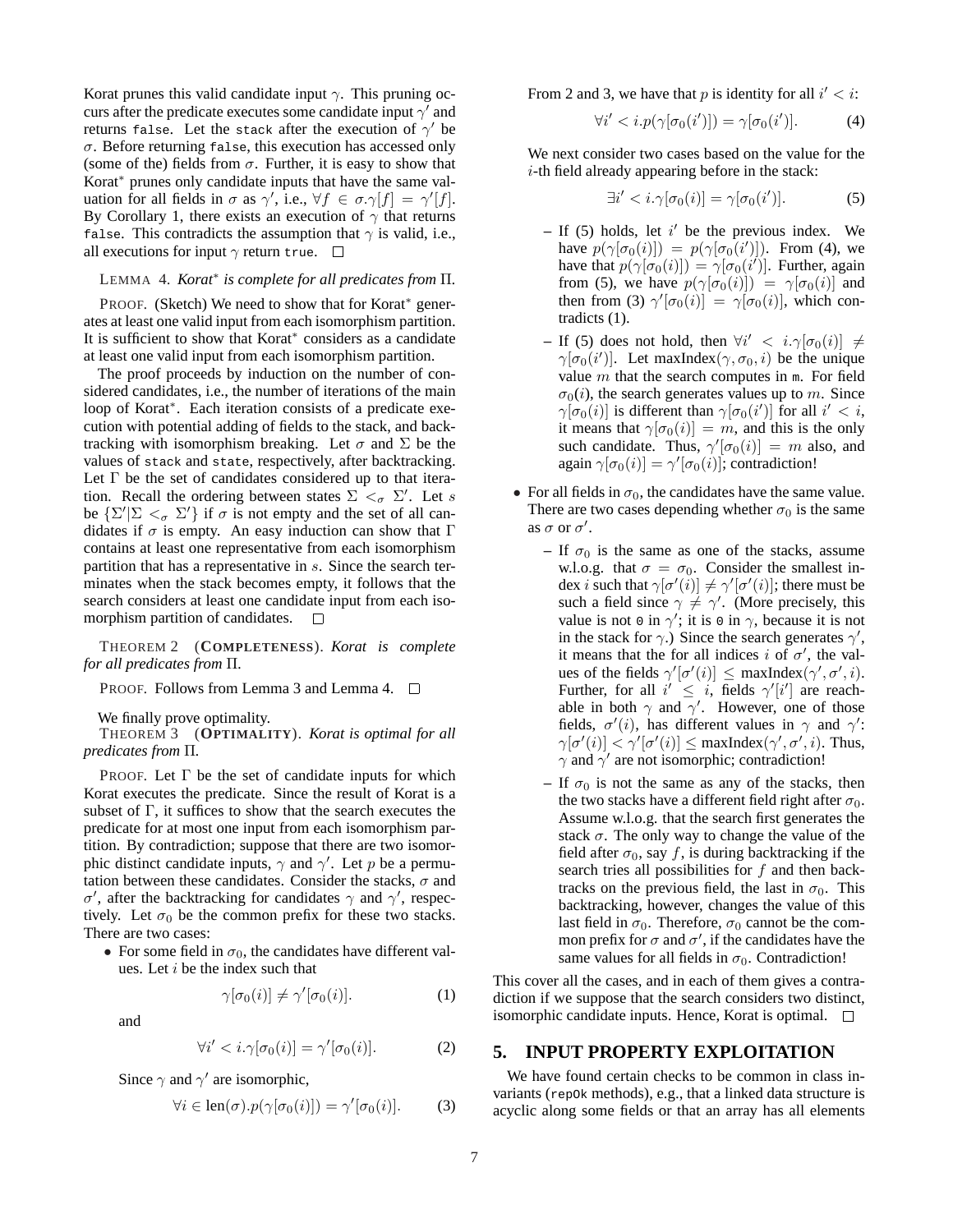different or ordered. Similar checks are also present in combinatorial optimization problems, and they are supported in libraries or languages such as Comet [38].

We have extended Korat with a library of *dedicated generators* that make it easier to write specifications and also enable faster generation of valid inputs. The library provides methods for the common checks. The specifications, or any other code, can use these methods; in regular execution, they behave like other Java methods. However, when Korat generates valid inputs, it uses the special knowledge about the methods to further optimize its search.

For example, repOk in SearchTree invokes the method isAcyclic that checks that the nodes reachable from the root field form a tree along the left and right fields. Appendix A shows a way to write isAcyclic in about 20 lines of code. Instead, we could just use the library method korat.isTree(root, new String[]{"left", "right"}). This method is parametrized over the root node and the names of the fields. Given a root node, isTree checks that the reachable nodes form a tree; essentially, it means that no node repeats in the traversal of the nodes reachable from the root. The search for the library method is implemented to take into account this fact.

When Korat generates an input that satisfies isTree along some fields, it does not try all (non-isomorphic) possibilities for those fields. Instead, each field is either null or points to a node that is not already in the tree. In our example  $f$ inSearchTree(s), this reduces the number of possibilities for one field from  $s+1$  to 2. In the library, the implementation of isTree uses the basic dedicated generator korat.isIn(field, set) that, while searching, assigns to the field only the values from the set, and while checking, checks that the value of field is in the set.

The library includes the *basic* dedicated generators for checking the following properties: 1) a value is in a set; 2) two values are equal; 3) a value is less/greater than another value; and 4) a value is of a certain class (instanceof). The library also includes *combinators* that allow creating complex generators for checking: 1) negation, 2) conjunction, and 3) disjunction. Finally, the library includes several higher-level generators, implemented using basic generators and combinators, which check structural constraints such as acyclicity or that elements of an array are sorted.

It is easy to add new generators; in theory, we could even add for each data structure that we consider a specialpurpose generator that generates all valid inputs without any backtracking. For example, such a generator for red-black trees was developed and used for testing in [3]. However, we do not do that; the library that we use in the experiments has only generators that are applicable for several data structures. In practice, we do not expect Korat users to extend the library, but instead to use Korat as a general-purpose search.

#### **6. TESTING USING KORAT**

This section describes how Korat automates test-input generation and correctness checking for Java programs. Korat constructs appropriate predicates from the specification and the code under test. We describe how to apply Korat

```
class SearchTree_remove { // inputs to "remove<br>SearchTree This: // (implicit) "this"
    SearchTree This; <br>
Comparable info; <br>
// "info" parameter
                               Comparable info; // "info" parameter
     // for black-box testing of "remove"
    boolean removePre() { // precondition for "remove"
         return This.repOk();
     }
    // for white-box testing of "remove"
    boolean removeFail() { // failure for "remove"
         if (!removePre()) return false;
         try { // invoke "remove" with JML assertions
              This.remove(info);
         } catch (JMLAssertionException e) {
             return true; // postcondition not satisfied
         }
         return false;
    }
}
```
**Figure 8: Class for inputs to the remove method.**

to black-box (Section 6.1) and white-box (Section 6.2) testing.We also describe how to test sequences of method calls (Section 6.3). Sequences often arise in the context of algebraic specifications [23], for example insertion of an element followed immediately by its deletion from a structure leaves the structure contents unchanged. The sequences can also describe correctness properties at an abstract level, as in model-based specifications [47]; Korat can test such sequences using appropriate abstraction functions [35]. Not only Korat enables testing sequences, it also enables *generating* sequences of interest. This allows Korat to generate tests that use API calls to construct input objects in addition to tests that directly represent concrete object graphs.

#### **6.1 Black-box testing**

In black-box testing, Korat tests a method without considering the method's code. Korat exhaustively generates inputs that satisfy the method precondition, executes the method on each of the inputs and checks the output using a *test oracle*. To generate test inputs for a method  $m$ , Korat first constructs a Java class corresponding to the m's inputs and a predicate corresponding to the  $m$ 's precondition. Korat then generates valid inputs for that predicate; each of these inputs corresponds to a valid test input for  $m$ . For the remove method from Section 2, the corresponding class and the predicate removePre are shown in Figure 8. The predicate simply invokes repOk on the (implicit) this parameter of remove; the parameter info is unconstrained.

After generating all valid test inputs for a method, Korat invokes the method on each input and checks each output with a test oracle. A simple test oracle could check partial correctness of a method by invoking repOk in the post-state to check if the method preserves its class invariant. If the result is false, the method under test is incorrect, and the input provides a concrete counterexample.

Korat currently uses the JML tool-set [33] to automatically generate test oracles from method postconditions (and method assertions in general), as in the jmlunit framework [8]. The JML tool-set translates JML postconditions (and assertions) into runtime Java assertions. If an execution of a method violates such an assertion, an exception is raised. Test oracle catches these exceptions and reports cor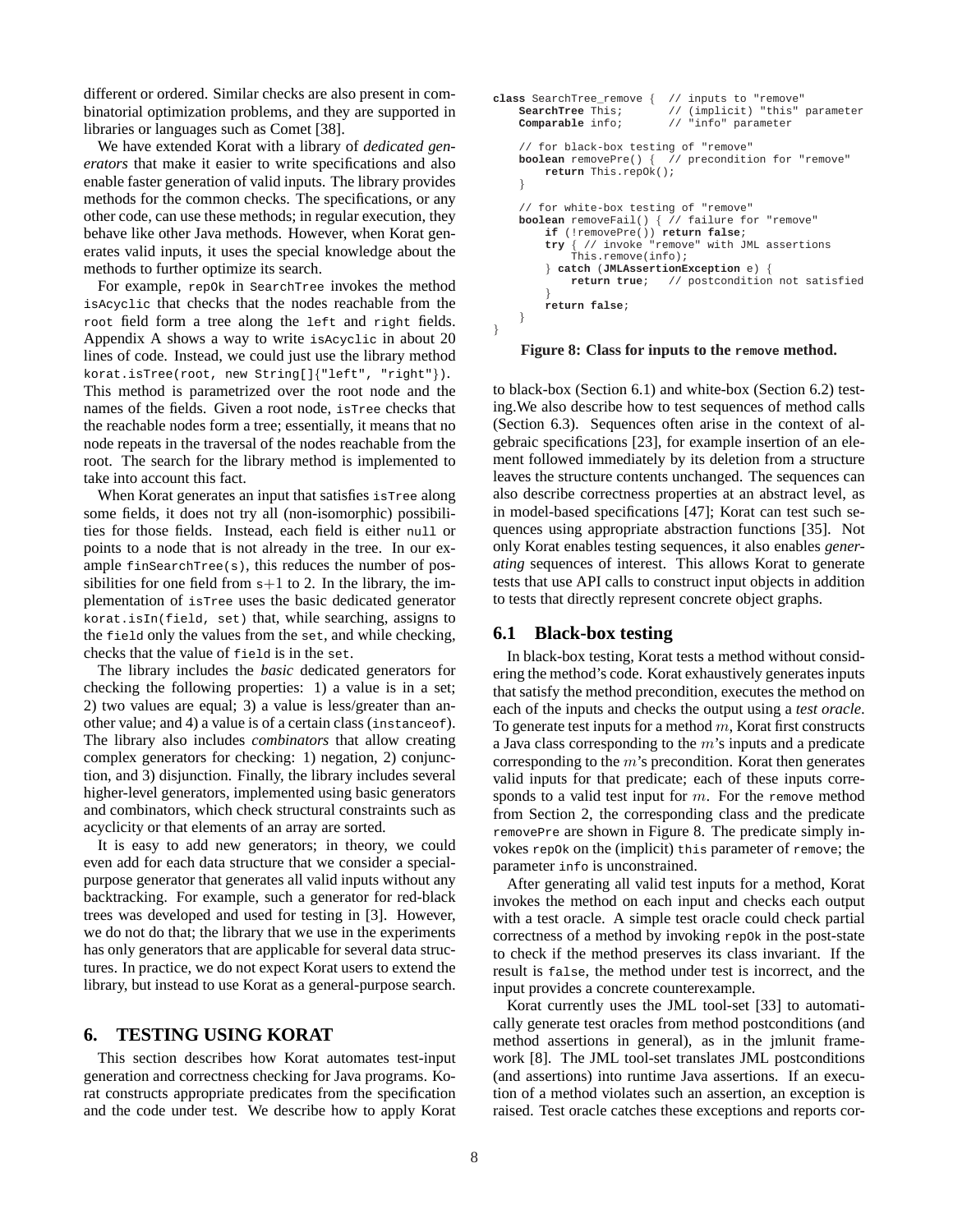rectness violations. These exceptions are different from the exceptions that the method specification allows, and Korat leverages JML to check both normal and exceptional behavior of methods. More details on the JML tool-set and translation can be found in [33].

## **6.2 White-box testing**

In white-box testing, Korat tests a method considering the method's code. To test a method  $m$ , Korat first constructs a predicate corresponding to the negation of m's correctness. If a valid input is found for this predicate,  $m$  is incorrect, and the input provides a counterexample. For the remove method, the corresponding predicate removeFail is shown in Figure 8. This predicate first invokes removePre; if it is not satisfied, the input is not a valid test input for remove and cannot be a counterexample. If the input is valid, remove is executed, together with the JML-translated assertions. If this execution raises a JML exception, remove failed to satisfy its specification.

The difference between predicates for white-box and black-box testing is in the invocation of the method under test; in our example, removeFail invokes remove, but removePre does not. It means that for generating valid inputs to removeFail, Korat instruments remove, among other methods, and monitors the accesses that remove makes to the candidate. This by itself makes one execution of remove slower. However, it "opens" the body of remove for the optimizations that Korat performs to prune the search. In general, this can significantly reduce the time to test the method.

#### **6.3 Sequences of method calls**

We next consider testing a sequence of method calls. It is straightforward to translate the problem of testing a fixed sequence to the problem of testing one method. As an illustration, consider the following two example sequences that specify properties of remove: 1) the sequence  $t.add(e)$ . remove $(e)$ . equals $(t)$  that arises in an axiom in an algebraic specification and 2) the sequence

```
JMLObjectSet sPre = t.abstract();
t.remove(e);
JMLObjectSet sPost = t.abstract();
return sPost.equals(sPre.delete(e));
```
that arises in a model-based specification for remove, and states that each tree is abstracted into a set and remove from a tree commutes with removing the element from the set. (This form of specification can be expressed in JML using model fields.)

The sequences are translated respectively into the methods axiom and implements:

```
/*@ requires t.repOk();
 @ ensures \result == true; */
boolean axiom(SearchTree t, Comparable e) {
    return t.add(e).remove(e).equals(t);
}
/*@ requires t.repOk();
 @ ensures \result == true; */
boolean implements(SearchTree t, Comparable e) {
   JMLObjectSet sPre = t.abstract();
    t.remove(e);
   JMLObjectSet sPost = t.abstract();
    return sPost.equals(sPre.delete(e));
}
```
These methods can now be tested in the same way that remove is tested, either in black-box or white-box mode.

Korat not only enables testing sequences of method calls, it also enables *generating* sequences of interest. The user needs to build a representation of desired sequences and a predicate that defines their validity; generating a valid input to the predicate then provides a sequence with desired property. Clearly, Korat can generate all such sequences (up to a given length). Each such sequence corresponds to a common test input that consists of method calls; this contrasts with the typical use of Korat to generate inputs as concrete object graphs. However, the ability to generate sequences, allows Korat to discover a sequence that builds a given object graph. This enables Korat to output counterexamples (or other inputs of interest) as sequences of method calls.

## **7. MUTATION TESTING**

This section presents design and implementation of Ferastrau, a tool for mutation testing of Java programs. *Mutation testing* is a criterion for assessing the quality of a set of test inputs [15, 41]. There are mutation testing tools for several languages, such as Mothra [31] for Fortran and Proteum [13] for C. We have implemented Ferastrau for Java; to the best of our knowledge, the first mutation-testing tool for Java. Mutation testing proceeds in two steps.

In the first step, a set of *mutant*s is generated from the original program by applying *mutation operators* to perform one or more syntactic modifications, e.g., replacing a variable with another variable (of a compatible type), say  $n$ . Left with n.right. Mutation operators model typical software faults; the operators were characterized [2,30,31,42] for several languages, including Java. Section 7.1 presents mutant generation in Ferastrau.

In the second step, the original program and each mutant are executed on each input and the corresponding outputs are compared. If a mutant generates an output different from the original program, the test input is said to *kill* the mutant. For a given set of inputs, the rate of mutant killing is the ratio of the number of killed mutants to the total number of mutants. Section 7.2 presents how Ferastrau executes mutants and compares the outputs.

#### **7.1 Mutant generation**

We have implemented mutant generation by changing the Sun's javac compiler. Ferastrau performs a source-tosource translation: it parses each class of the original program into an abstract syntax tree, applies some mutation operators to the trees, and outputs the source of the mutants. Ferastrau applies the following mutation operators:

- Mutate a Java operator to another operator (of the same type), e.g., '+' to '-', '==' to '!=', '<' to '<=' etc.
- Mutate a variable to another variable (of a compatible type), e.g., a local variable i to j or an instance variable n.left to n.right.
- Mutate an invocation of a method to another method (of a compatible signature). (Ferastrau does not replace some special methods, such as notify; programmers typically do not make such mistakes.)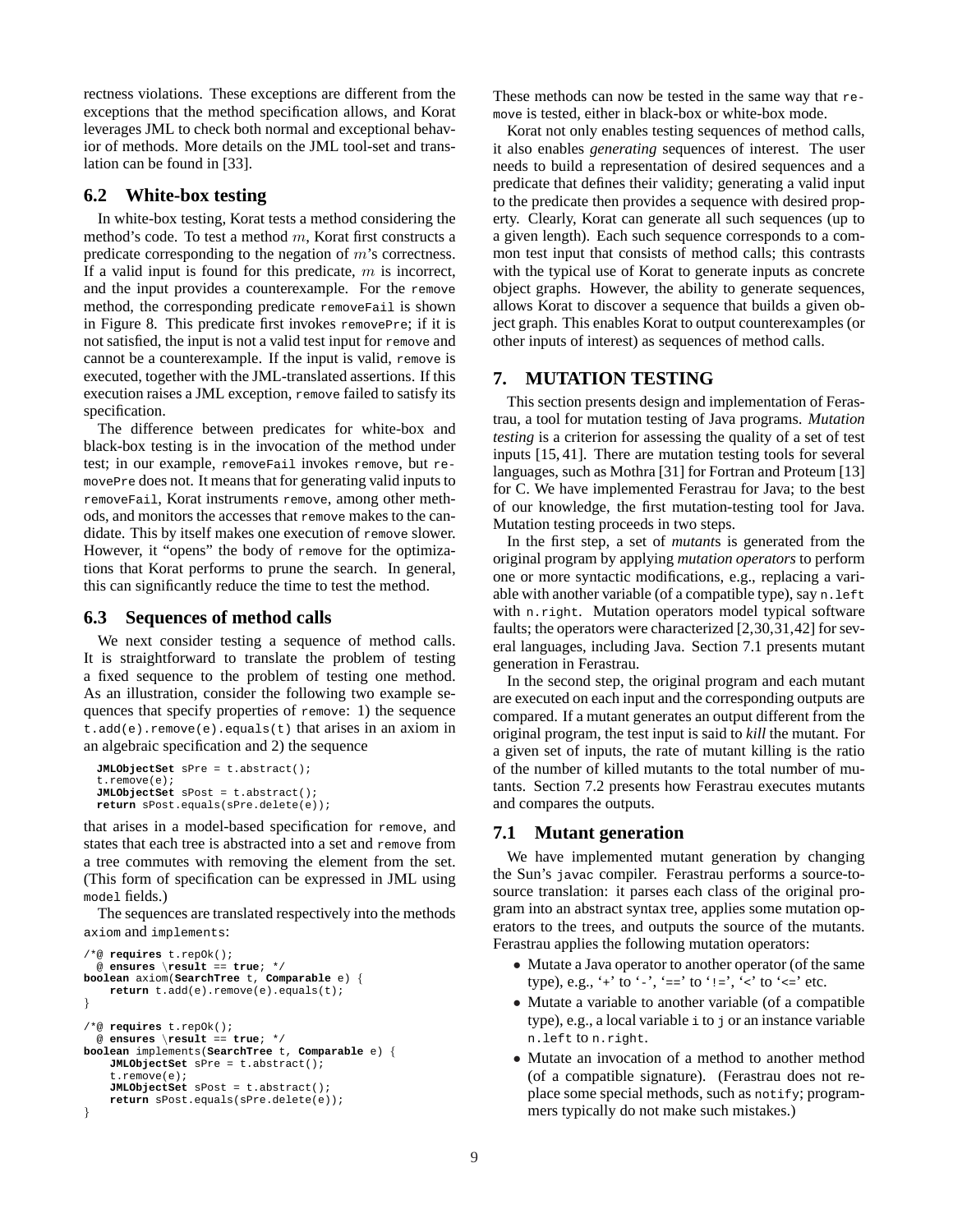| benchmark     | "target" methods     | some "helper" methods         | $#$ ncnb | #               | #       |
|---------------|----------------------|-------------------------------|----------|-----------------|---------|
|               |                      |                               | lines    | <b>branches</b> | mutants |
| SearchTree    | add remove           | contains                      | 85       | 20              | 272     |
| DisjSet       | union find           | compressPath                  | 29       | 8               | 243     |
| HeapArray     | insert.extractMax    | heapifyUp, heapifyDown        | 51       | 9               | 274     |
| BinomialHeap  | insert.extractMin    | contains, decrease            | 182      | 33              | 292     |
|               | union delete         | merge, findMin                |          |                 |         |
| FibonacciHeap | insert.extractMin    | contains, decrease            | 171      | $\overline{31}$ | 297     |
|               | union.delete         | cascadingCut.cut.consolidate  |          |                 |         |
| LinkedList    | add, remove, reverse | contains, ListIterator.next   | 102      | 16              | 244     |
| SortedList    | insert.remove        | contains                      | 176      | 29              | 231     |
|               | sort.merge           |                               |          |                 |         |
| TreeMap       | put.remove           | get.fixAfterInsertion         | 230      | 47              | 293     |
|               |                      | containsKey, fixAfterDeletion |          |                 |         |
|               |                      | rotateLeft.rotateRight        |          |                 |         |
| HashSet       | add, remove          | contains, HashMap.containsKey | 113      | $\overline{20}$ | 244     |
|               |                      | HashMap.put.HashMap.remove    |          |                 |         |
|               |                      | HashMap.rehash                |          |                 |         |
| AVTree        | lookup               | extract                       | 199      | 26              | 205     |

**Table 1: Benchmarks and target methods. Each benchmark is named after the main class; Korat generates data structures that also contain objects from other classes. Korat generates inputs and checks outputs for the target methods, thereby also testing helper methods. We tabulate the number of non-comment non-blank lines of source code in all those methods, the number of branches, and the number of mutants generated by Ferastrau.**

The above operators modify only the code of methods, and not classes, i.e., do not add/remove a method or a field. These operators correspond to subtle mistakes that manifest only for non-trivial inputs, as the results in Section 8.3 show. It is easy to add new operators to Ferastrau to test different kind of mistakes.

Ferastrau generates mutant classes that have the same name as the corresponding original classes. For reasons explained below, Ferastrau provides two approaches: 1) generate the same classes with both the original program and the mutants or 2) generate different classes. Suppose that the original programs contains temp.right that is to be mutated to left.right. The first approach uses *metamutants* [51]: the mutations are guarded by boolean variables that are appropriately set during mutant execution; it generates one class with (MUT ? left : temp).right. The second approach simply generates left/\*temp\*/.right in another class.

#### **7.2 Mutant execution**

After generating the mutants, Ferastrau uses a set of test inputs to perform mutation testing. Our experiments use inputs generated by Korat. Ferastrau executes the original program and the mutants for each input and compares their respective outputs. Ferastrau assumes that the original program terminates for all test inputs; mutation testing tools for other languages [13, 31] make the same assumption. Since Ferastrau operates on Java and has to handle potentially large number of inputs, additional questions arise:

- How to compare outputs and name mutated classes?
- Whether to execute the original program and the mutants in a single run or in separate runs?
- How to handle non-termination and exceptional termination of the original program and the mutants?

We next describe how Ferastrau addresses these questions and then list the criteria that Ferastrau uses to kill a mutant.

Recall that the "output" of a method refers to both the return value and the objects in the post-state. Comparison is easy when these are primitive values, but the objects can represent complex structures. Ferastrau by default uses equals methods to compare outputs, following Java convention of using equals for equality comparisons of objects. This allows comparisons based on *abstract* values; for example, two binary search trees that implement sets may be structurally different at the *concrete* level of the implementation, but if they represent the same set, they are equal according to the equals method. The use of equals requires that Ferastrau generates mutant classes that have the same name as the corresponding original classes.

Ferastrau executes the original program and the mutants in a single run; otherwise, it would need to serialize all the outputs, which could produce very large files for inputs exhaustively generated by Korat. Recall that Ferastrau can generate metamutants or generate the original program and the mutants in different classes. If Ferastrau uses metamutants, the guarding boolean variables slow down the execution. This approach is better for small code with large data. If Ferastrau generates different classes, it needs to execute several classes with the same name in a single Java Virtual Machine (JVM). Ferastrau then uses a different ClassLoader [50] for the original program and each mutant, and uses serialization through a buffer in memory to compare objects. This approach is better for large code with small data.

Ferastrau assumes that the original program terminates for all test inputs, either normally or exceptionally. These exceptions are allowed by the specification, so they are not errors. Ferastrau handles non-termination of mutants by running them in a separate thread with a time limit for execution. The limit is set to  $T_m = 10T_o + 1sec$ , where  $T_o$  is the time the original program runs for that input. We have found these constants sufficient to account for fluctuations in the execution time of Java programs, e.g., due to garbage collection. (The minimum of 1sec is necessary, at least for Sun's Java 2 SDK1.3.x JVMs, when the mutant raises an exception, since JVM takes some extra time in those situations.) The mutants can terminate either normally or exceptionally. Ferastrau catches all exceptions (in Java, all Throw-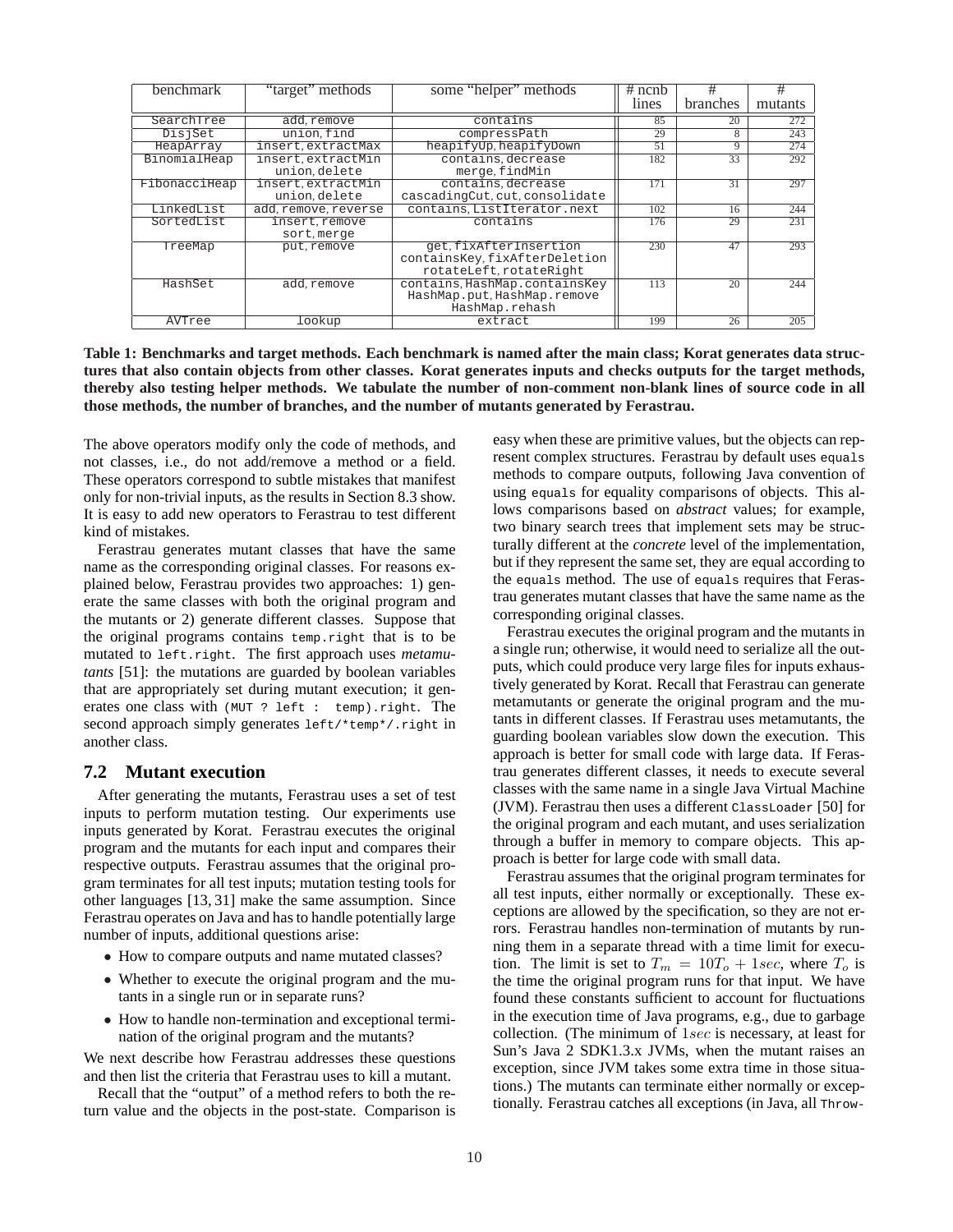|               |                | generation |       |                      |                   | checking      |        |                |                   |               |
|---------------|----------------|------------|-------|----------------------|-------------------|---------------|--------|----------------|-------------------|---------------|
|               |                | gen.       | ded.  | spec. coverage       |                   | $^{\#}$       | time   | code coverage  |                   | mutants       |
| benchmark     | scope          | sec        | sec   | $\frac{9}{6}$<br>st. | $\sqrt{6}$<br>br. | <i>inputs</i> | sec    | st. $\sqrt{8}$ | $\sqrt{6}$<br>br. | killed $[\%]$ |
| SearchTree    | 6              | 1.39       | 0.52  | 94.74                | 96.67             | 8772          | 0.46   | 100.00         | 100.00            | 99.26         |
|               |                | 9.03       | 2.19  | 94.74                | 96.67             | 41300         | 1.25   | 100.00         | 100.00            | 99.26         |
| DisjSet       | $\overline{4}$ | 0.29       | 0.31  | 100.00               | 100.00            | 18280         | 0.43   | 100.00         | 100.00            | 95.06         |
|               | 5              | 10.91      | 9.87  | 100.00               | 100.00            | 1246380       | 19.93  | 100.00         | 100.00            | 95.06         |
| HeapArray     | 6              | 0.90       | 0.71  | 90.00                | 92.86             | 118251        | 1.88   | 100.00         | 100.00            | 96.35         |
|               | 7              | 7.09       | 6.21  | 90.00                | 92.86             | 1175620       | 17.58  | 100.00         | 100.00            | 96.71         |
| BinomialHeap  | 6              | 3.30       | 2.35  | 97.67                | 98.00             | 159642        | 4.61   | 100.00         | 100.00            | 95.89         |
|               |                | 35.60      | 28.06 | 97.67                | 98.00             | 2577984       | 75.96  | 100.00         | 100.00            | 96.91         |
| FibonacciHeap | $\overline{4}$ | 1.22       | 0.90  | 97.78                | 98.28             | 34650         | 1.08   | 95.70          | 98.39             | 81.48         |
|               | 5              | 14.14      | 12.94 | 97.78                | 98.28             | 941058        | 23.37  | 100.00         | 100.00            | 88.88         |
| LinkedList    | 6              | 0.33       | 0.31  | 100.00               | 100.00            | 11741         | 0.48   | 90.57          | 84.38             | 99.59         |
|               |                | 0.74       | 0.71  | 100.00               | 100.00            | 58175         | 1.54   | 90.57          | 84.38             | 99.59         |
| SortedList    | 6              | 1.94       | 1.77  | 100.00               | 100.00            | 73263         | 2.57   | 92.50          | 89.66             | 97.40         |
|               |                | 22.68      | 21.13 | 100.00               | 100.00            | 1047608       | 37.91  | 92.50          | 89.66             | 97.40         |
| TreeMap       | 6              | 0.94       | 0.61  | 100.00               | 100.00            | 3924          | 0.38   | 100.00         | 91.49             | 89.76         |
|               |                | 3.28       | 1.75  | 100.00               | 100.00            | 12754         | 0.73   | 100.00         | 91.49             | 89.76         |
| HashSet       | 6              | 0.91       | 0.71  | 89.47                | 92.31             | 12932         | 0.62   | 100.00         | 100.00            | 91.80         |
|               |                | 3.38       | 2.88  | 89.47                | 92.31             | 54844         | 1.55   | 100.00         | 100.00            | 92.21         |
| AVTree        | $\overline{4}$ | 3.16       | 1.86  | 96.67                | 96.88             | 27734         | 8.36   | 94.12          | 92.31             | 91.21         |
|               | 5              | 87.13      | 43.41 | 96.67                | 96.88             | 417878        | 134.51 | 94.12          | 92.31             | 93.65         |

**Table 2: Korat's performance for test generation (with regular and dedicated generators), specification coverage (statement and branch), correctness checking, code coverage (statement and branch), and rate of mutant killing. All times are elapsed real times in seconds from the start of Korat to its completion.**

able objects) that the executions raise. This allows Ferastrau to compare the outputs, even exceptional, as well as to catch all errors in the mutants, including the situations when the mutant runs out of stack or heap memory and JVM raises StackOverflowError or OutOfMemoryError.

Ferastrau uses the following criteria to kill a mutant:

- The mutant's output does not satisfy some class invariant (repOk), which is a precondition for equals.
- The mutant's output differs from the output of the original program; any of the outputs can be normal or exceptional.
- The mutant's execution exceeds the time limit.
- The mutant's execution runs out of memory.

## **8. EXPERIMENTAL RESULTS**

This section presents the experiments that evaluate exhaustive testing. We first discuss the quality of generated test suites showing how the rate of mutant killing and coverage vary with the scope. We then discuss Korat's performance for test input generation and checking method correctness. We finally compare exhaustive testing with randomly selected test inputs.

#### **8.1 Benchmarks**

Table 1 lists the benchmarks and methods that we use to measure Korat's performance. We use Korat to generate inputs and check the correctness of outputs for the *target* methods. These methods implement the standard operations on their corresponding data structures [12]. Executing these methods also tests some *helper* methods because they are invoked either when executing the target methods or when checking their correctness (e.g., from postconditions).

SearchTree is presented in Section 2. DisjSet is an array-based implementation of the fast union-find data structure [12]; this implementation uses both path compression and rank estimation heuristics to improve efficiency. HeapArray is an array-based implementation of the heap (priority queues) data structure. BinomialHeap and Fibonacci-Heap are dynamic data structures that also implement heaps, but differ in complexity for certain operations [12].

LinkedList is the implementation of linked lists in the Java Collections Framework, a part of the standard Java libraries [50]. This implementation uses doubly-linked, circular lists. This benchmark is also representative for linked data structures such as stacks and queues. The elements in LinkedList are arbitrary objects; SortedList is structurally identical to LinkedList, but the elements are sorted. This benchmark is similar to the examples used in some shape analyses [34, 39]. TreeMap implements the Map interface using red-black trees [12]. HashSet implements the Set interface, backed by a hash table [12].

AVTree implements the *intentional name* trees that describe properties of services in the Intentional Naming System (INS) [1], an architecture for service location in dynamic networks. The original implementation of INS had bugs that we revealed with exhaustive testing [36] and corrected. We use the corrected version as the original program in these experiments, but (some of) the mutants have errors.

#### **8.2 Mutation**

For mutation testing, we use Ferastrau. We instruct Ferastrau to generate between 200 and 300 mutants for each benchmark, mutating the target methods and the helper methods they invoke, but not the helper methods that only specifications invoke. Table 1 shows the number of mutants for each benchmark. Table 2 shows the rate of mutant killing for several scopes. (The numbers for smaller scopes are in Appendix B.) For all benchmarks but Fibonacci-Heap and TreeMap, inputs in these scopes kill over 90% of the mutants.

We inspected a selection of the mutants that survived for these two benchmarks to detect if they are syntactically dif-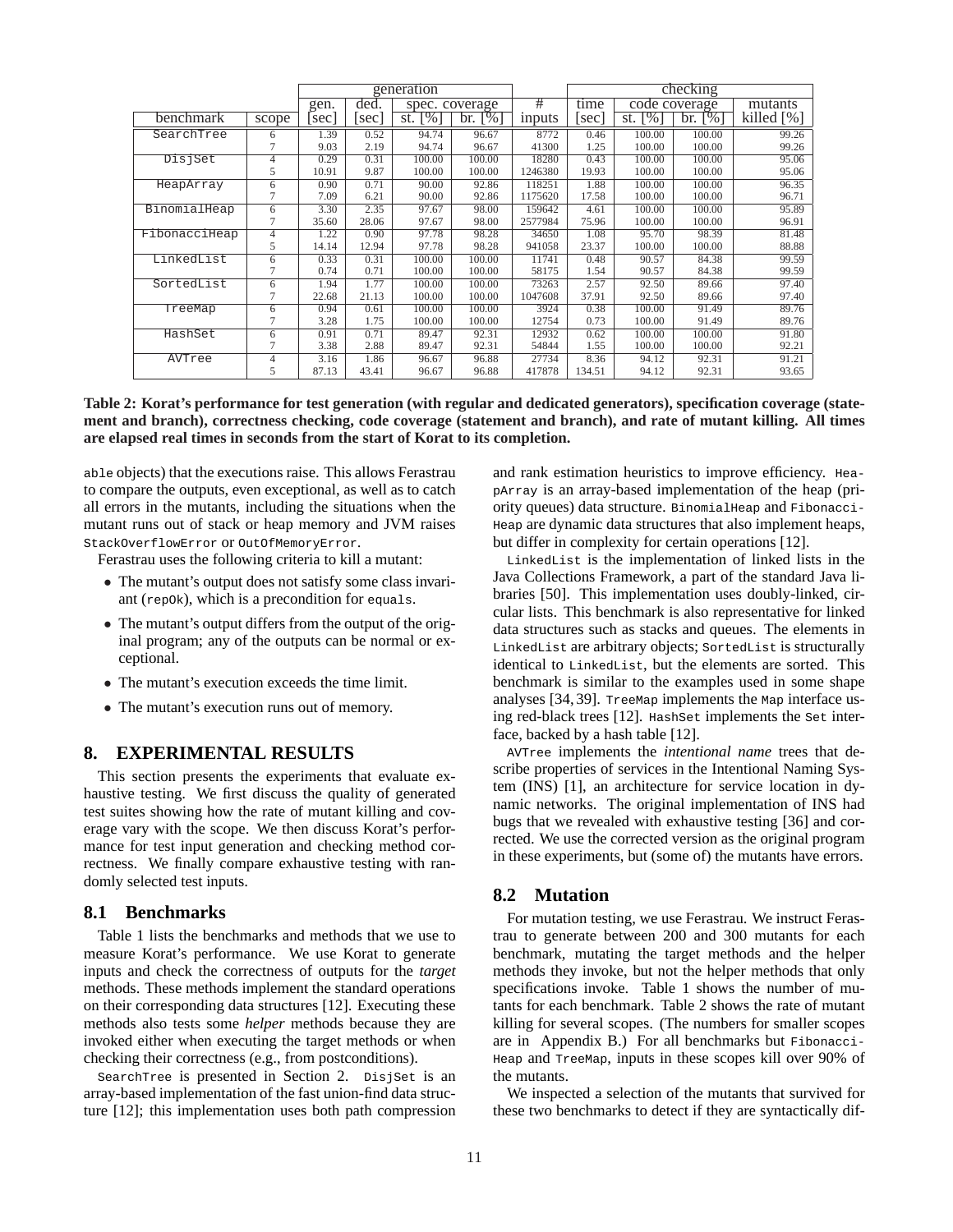

**Figure 9: Variation of statement code coverage (thick line) and rate of mutant killing (thin line) with scope. For** *all* **benchmarks, Korat generates inputs that achieve the maximum coverage that is possible without directly generating inputs for helper methods.**

ferent but *semantically* equivalent to the original program, and thus no input could kill them. Since we implemented FibonacciHeap, we were able to determine that all inspected mutants are indeed semantically equivalent. Due to the complexity of TreeMap and our lack of familiarity with it, we were not able to definitely establish the equivalence for all inspected mutants. However, we also tested surviving mutants for inputs of scope eight and all still survived increasing our confidence that they are indeed semantically equivalent.

## **8.3 Coverage**

Table 2 also shows specification/code coverage. Since Korat uses executable specifications, we measure *specification coverage* [7] as code coverage for the predicate that corresponds to the method's precondition (e.g., removePre). We measure this coverage while Korat generates valid inputs for the predicate, i.e., valid test cases for the method. For most benchmarks, the tabulated scopes achieve complete coverage, both for statements and branches. It is not always 100%, because finitizations do not even put for fields some values that do not satisfy the predicate (e.g., fin-SearchTree does not put null for info). Specification coverage becomes complete for smaller scopes than code coverage (Appendix B) which means that specification coverage is a weaker criterion than code coverage.

Figure 9 shows graphs that relate scope with the statement

coverage of code and the rate of mutant killing. The code coverage is measured for all target and helper methods, since they are all executed. For most benchmarks, Korat generates inputs that achieve 100% coverage, both for statements and branches. For other benchmarks, the coverage is not 100%, because no input for target methods could trigger some exceptional behavior of helper methods.

For example, the (target) reverse method for lists creates a ListIterator and invokes some (helper) methods on it. In general, these helper methods could raise exceptions, such as ConcurrentModificationException or NoSuchElementException, but the target methods never invoke the helper methods in such a way. In terms of JML specifications, the target methods invoke the helper methods in pre-states that satisfy the precondition for normal behavior, and not for exceptional behavior.

For all benchmarks, the minimum scope needed to achieve complete coverage is not sufficient to kill all mutants; increasing the scope increases the rate of mutant killing. It is well-known [5] that in general complete statement and branch coverage (or for that matter, any coverage criteria) does not guarantee absence of faults. Our experiments validate this for data structures. As an illustration, consider the following code snippet from SearchTree.remove: **Node** temp = left;

```
while (temp.right.right != null) {
    temp = temp.right;
}
```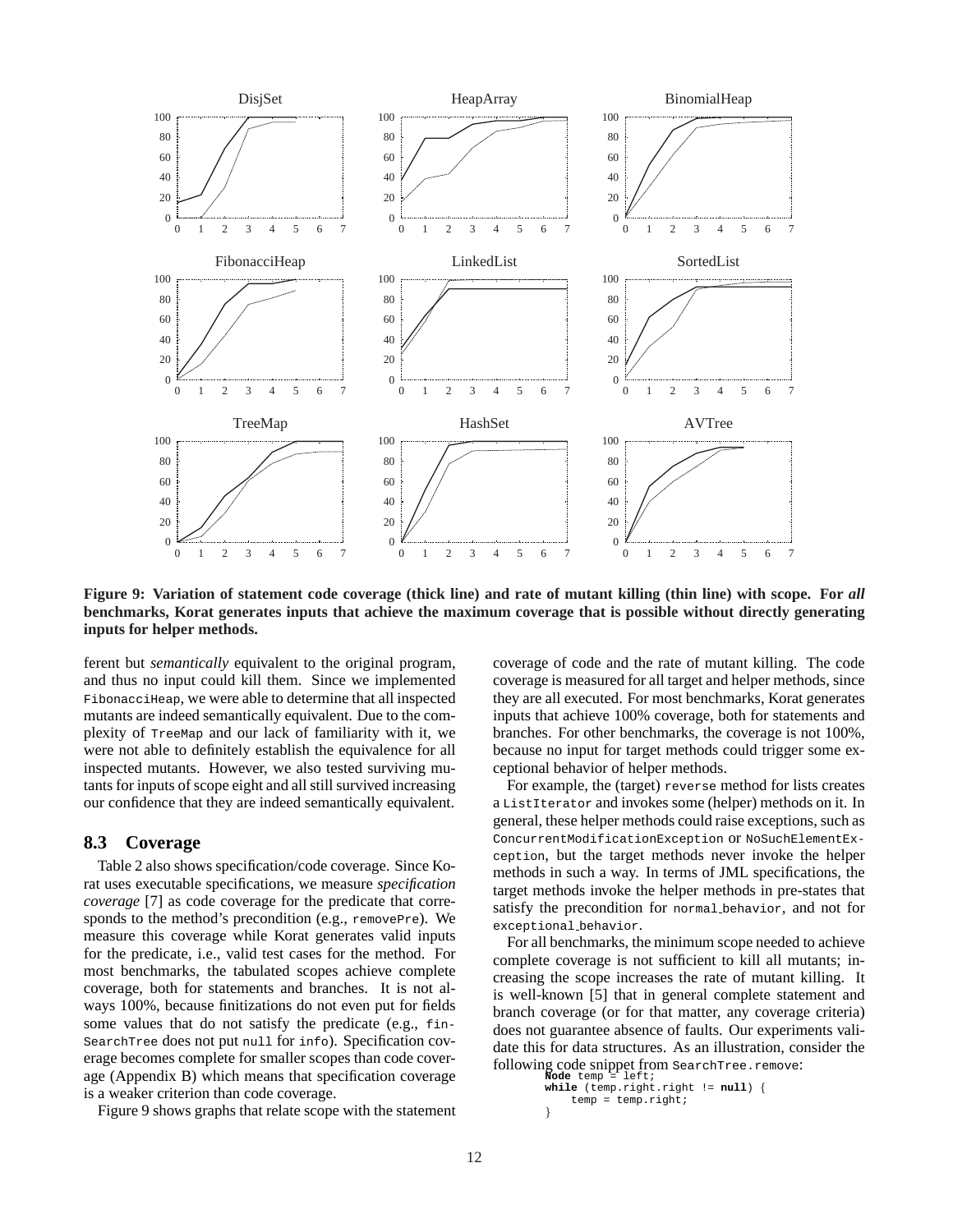Suppose that the mutation changes only the loop body:

```
Node temp = left;
while (temp.right.right != null) {
    temp = left/*temp*/.right;
}
```
If the loop is executed zero or one times, the original program and the mutant have the same behavior. For trees with up to four nodes, the loop cannot execute more than once, but these trees achieve complete coverage for remove. However, for a tree with five nodes, the loop executes twice in the original program, while the mutant loops infinitely. (Recall that Ferastrau detects and kills such mutants.) Because of this, we do not measure the effectiveness of Korat by considering only the scope that achieves complete coverage.

#### **8.4 Feasibility**

Table 2 also shows Korat's performance for test generation and correctness checking. For each benchmark, the tabulated scope is mutation-adequate. We tabulate the time Korat takes to generate all valid test inputs (without and with dedicated generators) and to check the correctness of methods. All times are elapsed real times in seconds from the start of Korat to its completion, without the JVM initialization that takes around 0.5 seconds. We performed the experiments on a Linux machine with a 1.8GHz Pentium 4 processor using Sun's Java 2 SDK1.3.1 JVM.

Number of inputs that is generated is the sum of numbers of inputs for *all* target methods. Also, the generation and checking times are sums of times for all methods. We use Korat to separately generate inputs for each method. However, when two methods have the same precondition (e.g., remove and add for SearchTree), we could reuse the inputs and thus reduce the generation time. For scopes in Table 2, the size of the search space is between  $2^{25}$  and  $2^{250}$ . In all cases, Korat completes generation in less than two minutes, often in just a few seconds.

The use of dedicated generators reduces the generation times from a few percent to 75% (for SearchTree). Since dedicated generators have a higher overhead, their use sometimes increases the generation time, especially for very small scopes. As mentioned in Section 5, Korat library is not aimed at providing the most efficient generation for our benchmarks, but at providing generators that are applicable for many data structures. Furthermore, dedicated generators make it easier to write specifications for all our benchmarks.

The postconditions for all methods specify typical partial correctness properties; they require resulting data structures to be valid and, depending on the method, to contain or not to contain input elements. The checking times depend on the complexity of methods and their postconditions. Overall, the checking times are within the same magnitude as the corresponding generation times across all our benchmarks.

These results show that Korat can efficiently generate all inputs even for very large search spaces, primarily because the search pruning allows Korat to explore only a tiny fraction of these spaces. The key to effective pruning is backtracking based on fields accessed during repOk's executions. Without backtracking, and even with isomorphism optimization, Korat would consider infeasibly many candidates. Isomorphism optimization further reduces the number of con-

|               |       | random     | exhaustive |       |
|---------------|-------|------------|------------|-------|
|               |       | mutants    |            |       |
| benchmark     | scope | killed [%] | scope-1    | scope |
| SearchTree    |       | 99.26      |            |       |
| DisjSet       |       | 95.06      |            |       |
| HeapArray     |       | 95.99      |            |       |
| BinomialHeap  |       | 95.10      |            |       |
| FibonacciHeap |       | 86.87      |            |       |
| LinkedList    |       | 99.59      |            |       |
| SortedList    |       | 96.40      |            |       |
| TreeMap       |       | 89.08      |            |       |
| HashSet       |       | 91.39      |            |       |
| AVTree        |       | 93.17      |            |       |

**Table 3: Comparison of exhaustive testing with randomly chosen test inputs. '=' means that both sets are equally good, '<' random is worse,'>' random is better.**

sidered candidates, but it mainly reduces the number of valid inputs and thus checking time.

It is important to note that Korat generates exactly the number of non-isomorphic data structures as given in the Sloane's On-Line Encyclopedia of Integer Sequences [46]. This increases our confidence that the implementation of Korat is correct; we proved that its algorithm is correct.

#### **8.5 Randomness**

Exhaustive testing generates all tests (within a certain size) that satisfy the input invariant. A natural question is what test selection strategy can be applied to reduce the size of an exhaustive test suite without sacrificing its quality. The simplest selection strategy is random sampling. We next evaluate its quality.

Consider one benchmark, and let  $T(s)$  be the set of all (non-isomorphic) test inputs within scope s. From  $T(s)$ , we randomly chose a subset  $R(s)$  whose cardinality is the same as the cardinality of  $T(s - 1)$ . We then compare the quality of  $R(s)$  against  $T(s - 1)$  and  $T(s)$ . For comparison, we use the rate of mutant killing, as this criterion most directly measures the quality of test suite in detecting faults. It is important to note that randomly chosen inputs are also generated with Korat; for complex data structures, it is not feasible to simply generate random inputs that satisfy the invariants.

Table 3 shows the comparison for several random samples. The randomly selected test suites give a lower rate of mutant killing in half of the benchmarks; only for FibonacciHeap and AVTree, the rate is higher for randomly selected inputs than for all inputs from the smaller scope. This means that exhaustive testing for all inputs within some scope can be more effective than random testing with bigger inputs. There may be, however, another test selection strategy, besides random, that can reduce the size of an exhaustive test suite without reducing its quality.

#### **9. RELATED WORK**

We first discuss other projects on specification-based testing. We then compare Korat with static analysis and model checking; Korat is related to them although it performs testing, i.e., dynamic analysis, because it does so exhaustively.

#### **9.1 Specification-based testing**

There is a large body of research on specification-based testing. An early paper by Goodenough and Gerhart [20]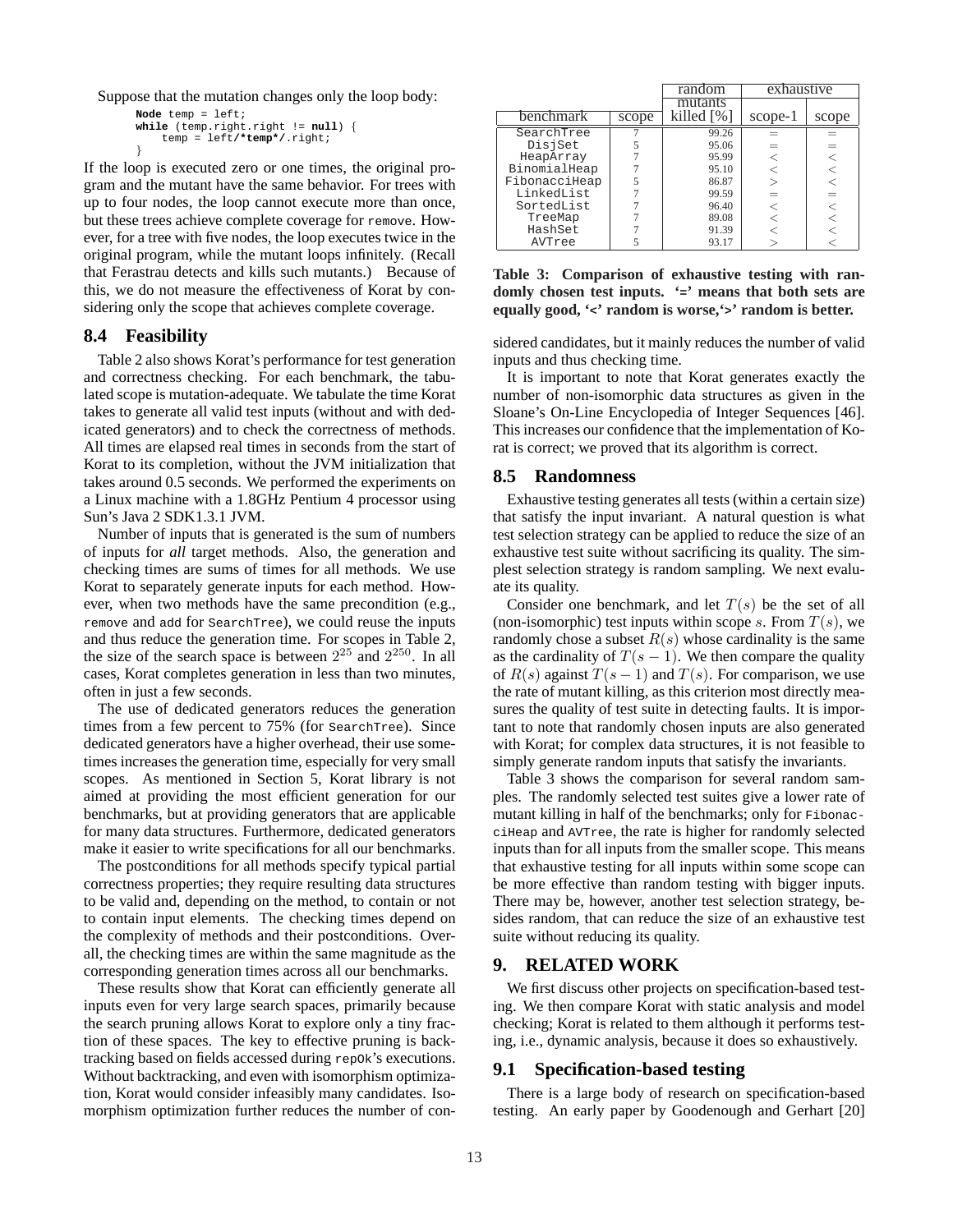emphasizes its importance. Many projects propose techniques and tools that automate test case generation from specifications, such as Z specifications [16, 25, 49], UML statecharts [40], or ADL specifications [7, 44]. These specifications typically do not consider linked data structures with complex invariants.

Korat is reimplemented in the AsmL Test Generation tool (AsmLT) [18] that generates test cases from AsmL specifications [22]. Korat adds structure generation to generation based on finite-state machines [21]. AsmLT was successfully used for detecting fault in a production-quality XPath compiler [48]. Scalability of exhaustive testing tools does not depend as much on the complexity/size of the tested code as it depends on the complexity of inputs that the code operates on. This paper evaluates the effectiveness of exhaustive testing for data structures.

The TestEra framework [36] generates Java data structures from declarative specifications given in Alloy [27]. TestEra uses the SAT-based analysis of the Alloy tool-set [26] for test generation and correctness checking. Even though Alloy provides some non-isomorphic generation, for efficient enumeration TestEra requires users to manually write symmetry breaking predicates [29]. Also, TestEra requires the use of a specification language much different from Java. The experimental results [6] show that Korat provides faster test generation than TestEra (even when TestEra users manually add symmetry breaking).

Cheon and Leavens [8] describe jmlunit, an automatic translation of JML specifications into test oracles for JUnit [4], a popular framework for unit testing of Java modules. JUnit automates test execution and error reporting, but requires programmers to provide test inputs and test oracles. In jmlunit, the Cartesian product is directly used to generate test inputs, which cannot handle very large input spaces. Additionally, jmlunit does not generate complex inputs, but requires users to create and provide them. Korat further automates and optimizes generation of test inputs, thus automating the entire testing process.

There are many tools that produce test inputs from a description of tests. QuickCheck [9] is a tool for testing Haskell programs. It requires the tester to write Haskell functions that can produce valid test inputs; executions of such functions with different random seeds produce different test inputs. Korat differs in that it requires only an invariant that characterizes valid test inputs and then uses a generalpurpose search to generate *all* valid inputs. DGL [37] and lava [45] generate test inputs from context grammars. They were used mostly for random testing, although they can also exhaustively generate test inputs. However, they do not consider inputs with complex invariants.

AETG [10] is a popular system for generating test inputs that cover all pair-wise (or  $n$ -wise) combinations of test parameters (that correspond to object fields in Korat). Using pair-wise testing is applicable when parameters are relatively independent. However, in Korat fields are dependent, and Korat can be viewed as an efficient approach to generate all inputs when  $n$  is the same as the number of parameters. Additionally, Korat takes into account isomorphism and generates only one input from each isomorphism partition.

Several projects aim at developing static analyses for verifying program properties. The Extended Static Checker (ESC) [17] uses a theorem prover to verify partial correctness of classes annotated with JML specifications. ESC can verify absence of errors such as null pointer dereferences, array bounds violations, and division by zero. However, tools like ESC do not verify properties of complex linked data structures.

Some recent projects attempt to address this issue. The Three-Valued-Logic Analyzer (TVLA) [34, 43] is the first system to verify that the list structure is preserved in programs that perform list reversals via destructive updates. TVLA has been used to analyze programs that manipulate doubly linked lists and circular lists, as well as some sorting programs. The pointer assertion logic engine (PALE) [39] can verify a large class of data structures that can be represented by a spanning tree backbone. These data structures include doubly linked lists, trees with parent pointers, and threaded trees. TVLA and PALE are primarily intraprocedural, whereas Role Analysis [32] supports compositional interprocedural analysis and verifies similar properties.

While static analysis of program properties is a promising approach for ensuring program correctness in the long run, the current static analysis techniques can only verify limited program properties. For example, none of the above techniques can verify correctness of implementations of balanced trees, such as red-black trees. Testing, on the other hand, is very general and can verify any decidable program property, but for inputs bounded by a given size.

Jalloy [28, 52] analyzes methods that manipulate linked data structures by first building an Alloy model of Java code and then checking it exhaustively with the Alloy toolset [26]. This approach provides static analysis, but unsound with respect to both the size of input and the length of computation. Korat checks the entire computation and handles larger inputs and more complex data structures than in [28, 52]. Further, Korat does not require Alloy, but JML specifications.

#### **9.3 Software model checking**

There has been a lot of recent interest in applying model checking to software. JavaPathFinder [53] and VeriSoft [19] operate directly on a Java, respectively C, program and systematically explore its state to check correctness. Other projects, such as Bandera [11] and JCAT [14], translate Java programs into the input language of existing model checkers like SPIN and SMV . They handle a significant portion of Java, including dynamic allocation, object references, exceptions, inheritance, and threads. They also provide automated support for reducing program's state space through program slicing and data abstraction.

However, most of the work on applying model checking to software has focused on checking event sequences and not linked data structures. Where data structures have been considered, the purpose has been to reduce the state space to be explored and not to check the data structures themselves. Korat, on the other hand, checks correctness of methods that manipulate linked data structures.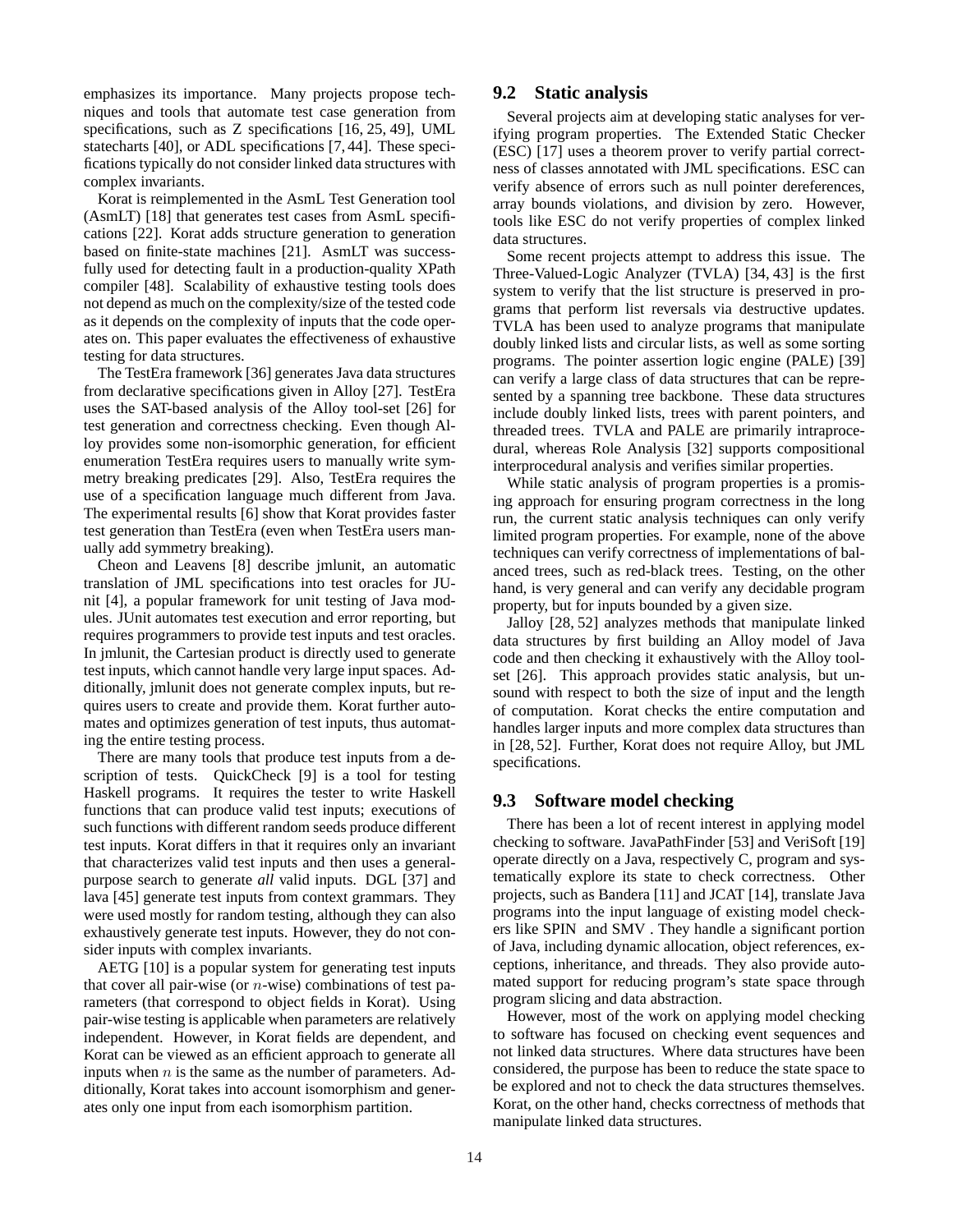## **10. CONCLUSIONS**

This paper evaluated effectiveness of exhaustive testing for several implementations of data structures. We measured how statement coverage, branch coverage, and rate of mutant killing vary with scope. We used Korat and its extensions to perform exhaustive testing. The experimental results show that: 1) exhaustive testing within small scopes can achieve complete coverage and kill almost all of the mutants for data structure benchmarks; 2) mutation adequacy is a stronger criterion than code coverage; 3) Korat can be used effectively to generate inputs and check correctness for these scopes; and 4) exhaustive testing within some scope can be more effective than random testing with bigger inputs.

We particularly point out the feasibility of exhaustive testing for data structures. The community has been aware of the potential utility of generating structures that satisfy sophisticated invariants [3], but the problem has been considered to be too difficult to attempt to solve:

"Trying to generate a random heap state, with a rats' [sic] nest of references, and then select those that represent queues, would be both difficult and hopeless in practice." [9, page 68]

Our results show that it is, in fact, perfectly feasible in practice to efficiently generate structures that satisfy not just the queue property, but arbitrary data structure invariants as specified by arbitrary pieces of code written in a standard programming language. These results, together with previous studies that used exhaustive testing to detect faults in real applications [36, 48], suggest that exhaustive checking within a selected scope [6,18,52] is a practical way to obtain a high-quality test suite for data structure implementations.

#### **Acknowledgements**

We thank Michael Ernst and an anonymous reviewer of our TestEra paper [36] for suggesting to measure how coverage varies with scope. We thank Alan Donovan, Michael Ernst, Daniel Jackson, Jelani Nelson, and several other researchers for asking about correctness of Korat and thus providing motivation to write the proof. We thank Chandrasekhar Boyapati, Daniel Jackson, Alexandru Salcianu, and Viktor Kuncak ˘ for comments on an earlier draft and for helpful discussions on the correctness of Korat. This work was funded in part by NSF grant CCR00-86154.

## **11. REFERENCES**

- [1] W. Adjie-Winoto, E. Schwartz, H. Balakrishnan, and J. Lilley. The design and implementation of an intentional naming system. In *Proc. 17th ACM Symposium on Operating Systems Principles (SOSP)*, Kiawah Island, Dec. 1999.
- [2] H. Agrawal, R. A. DeMillo, R. Hathaway, W. Hsu, W. Hsu, E. W. Krauser, R. J. Martin, A. P. Mathur, and E. H. Spafford. Design of mutant operators for the C programming language. Technical Report SERC-TR-41-P, Purdue University, West Lafayette, IN, 1989.
- [3] T. Ball, D. Hoffman, F. Ruskey, R. Webber, and L. J. White. State generation and automated class testing. *Software Testing, Verification & Reliability*, 10(3):149–170, 2000.
- [4] K. Beck and E. Gamma. Test infected: Programmers love writing tests. *Java Report*, 3(7), July 1998.
- [5] B. Beizer. *Software Testing Techniques*. International Thomson Computer Press, 1990.
- [6] C. Boyapati, S. Khurshid, and D. Marinov. Korat: Automated testing based on Java predicates. In *Proc. International Symposium on Software Testing and Analysis (ISSTA)*, pages 123–133, July 2002.
- [7] J. Chang and D. J. Richardson. Structural specification-based testing: Automated support and experimental evaluation. In *Proc. 7th ACM SIGSOFT Symposium on the Foundations of Software Engineering (FSE)*, pages 285–302, Sept. 1999.
- [8] Y. Cheon and G. T. Leavens. A simple and practical approach to unit testing: The JML and junit way. In *Proc. European Conference on Object-Oriented Programming (ECOOP)*, June 2002.
- [9] K. Claessen and J. Hughes. Testing monadic code with QuickCheck. In *Proc. ACM SIGPLAN workshop on Haskell*, pages 65–77, 2002.
- [10] D. M. Cohen, S. R. Dalal, M. L. Fredman, and G. C. Patton. The AETG system: An approach to testing based on combinatorial design. *IEEE Transactions on Software Engineering*, 23(7):437–444, 1997.
- [11] J. Corbett, M. Dwyer, J. Hatcliff, C. Pasareanu, Robby, S. Laubach, and H. Zheng. Bandera: Extracting finite-state models from Java source code. In *Proc. 22nd International Conference on Software Engineering (ICSE)*, June 2000.
- [12] T. H. Cormen, C. E. Leiserson, and R. L. Rivest. *Introduction to Algorithms*. The MIT Press, Cambridge, MA, 1990.
- [13] M. E. Delamaro and J. C. Maldonado. Proteum- $A$ tool for the assessment of test adequacy for C programs. In *Conference on Performability in Computing Systems (PCS 96)*, New Brunswick, NJ, July 1996.
- [14] C. Demartini, R. Iosif, and R. Sisto. A deadlock detection tool for concurrent Java programs. *Software - Practice and Experience*, July 1999.
- [15] R. A. DeMillo, R. J. Lipton, and F. G. Sayward. Hints on test data selection: Help for the practicing programmer. *Computer*, 4(11):34–41, Apr. 1978.
- [16] M. R. Donat. Automating formal specification based testing. In *Proc. Conference on Theory and Practice of Software Development*, volume 1214, pages 833–847, Lille, France, 1997.
- [17] C. Flanagan, K. R. M. Leino, M. Lillibridge, G. Nelson, J. B. Saxe, and R. Stata. Extended static checking for Java. In *Proc. ACM SIGPLAN 2002 Conference on Programming language design and implementation*, pages 234–245, 2002.
- [18] Foundations of Software Engineering, Microsoft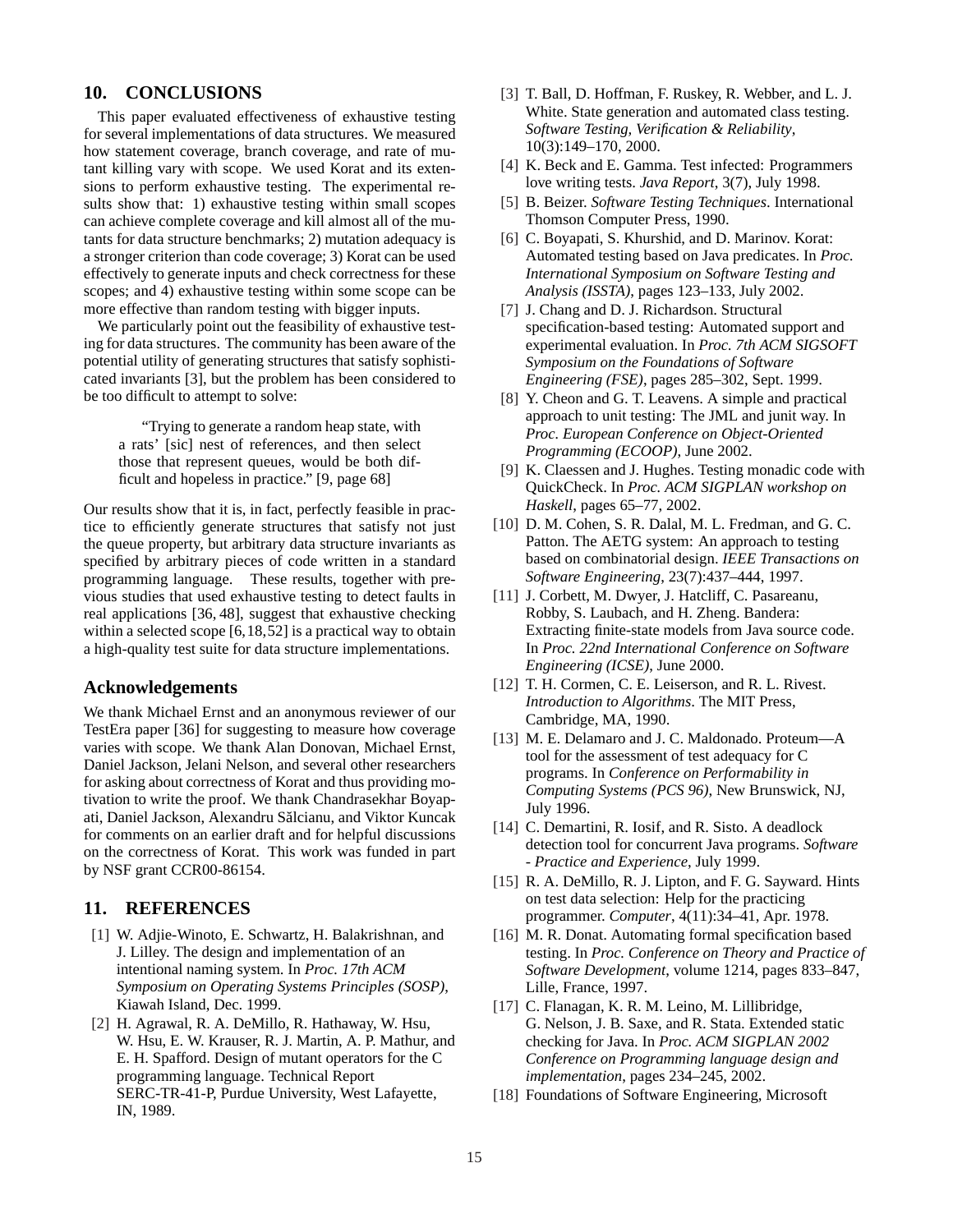Research. The AsmL test generator tool. http://research.microsoft.com/fse/ asml/doc/AsmLTester.html.

- [19] P. Godefroid. Model checking for programming languages using VeriSoft. In *Proc. 24th Annual ACM Symposium on the Principles of Programming Languages (POPL)*, pages 174–186, Paris, France, Jan. 1997.
- [20] J. Goodenough and S. Gerhart. Toward a theory of test data selection. *IEEE Transactions on Software Engineering*, June 1975.
- [21] W. Grieskamp, Y. Gurevich, W. Schulte, and M. Veanes. Generating finite state machines from abstract state machines. In *Proc. International Symposium on Software Testing and Analysis (ISSTA)*, pages 112–122, July 2002.
- [22] Y. Gurevich. Evolving algebras 1993: Lipari guide. In *Specification and Validation Methods*, pages 9–36. Oxford University Press, 1995.
- [23] J. Guttag and J. Horning. The algebraic specification of abstract data types. *Acta Informatica*, 10:27–52, 1978.
- [24] R. G. Hamlet. Testing programs with the aid of a compiler. *IEEE Transactions on Software Engineering*, 3(4), July 1977.
- [25] H.-M. Horcher. Improving software tests using Z specifications. In *Proc. 9th International Conference of Z Users, The Z Formal Specification Notation*, 1995.
- [26] D. Jackson, I. Schechter, and I. Shlyakhter. ALCOA: The Alloy constraint analyzer. In *Proc. 22nd International Conference on Software Engineering (ICSE)*, Limerick, Ireland, June 2000.
- [27] D. Jackson, I. Shlyakhter, and M. Sridharan. A micromodularity mechanism. In *Proc. 9th ACM SIGSOFT Symposium on the Foundations of Software Engineering (FSE)*, Vienna, Austria, Sept. 2001.
- [28] D. Jackson and M. Vaziri. Finding bugs with a constraint solver. In *Proc. International Symposium on Software Testing and Analysis (ISSTA)*, Portland, OR, Aug. 2000.
- [29] S. Khurshid, D. Marinov, I. Shlyakhter, and D. Jackson. A case for efficient solution enumeration. In *Proc. Sixth International Conference on Theory and Applications of Satisfiability Testing (SAT 2003)*, Santa Margherita Ligure, Italy, May 2003.
- [30] S.-W. Kim, J. Clark, and J. McDermid. Class mutation: Mutation testing for object oriented programs. In *FMES 2000*, Oct. 2000.
- [31] K. N. King and A. J. Offutt. A Fortran language system for mutation-based software testing. *Software–Practice and Experience*, 21(7):685–718, 1991.
- [32] V. Kuncak, P. Lam, and M. Rinard. Role analysis. In *Proc. 29th Annual ACM Symposium on the Principles of Programming Languages (POPL)*, Portland, OR, Jan. 2002.
- [33] G. T. Leavens, A. L. Baker, and C. Ruby. Preliminary

design of JML: A behavioral interface specification language for Java. Technical Report TR 98-06i, Department of Computer Science, Iowa State University, June 1998. (last revision: Aug 2001).

- [34] T. Lev-Ami and M. Sagiv. TVLA: A system for implementing static analyses. In *Proc. Static Analysis Symposium*, Santa Barbara, CA, June 2000.
- [35] B. Liskov and J. Guttag. *Program Development in Java: Abstraction, Specification, and Object-Oriented Design*. Addison-Wesley, 2000.
- [36] D. Marinov and S. Khurshid. TestEra: A novel framework for automated testing of Java programs. In *Proc. 16th IEEE International Conference on Automated Software Engineering (ASE)*, San Diego, CA, Nov. 2001.
- [37] P. M. Maurer. Generating test data with enhanced context-free grammars. *IEEE Software*, 7(4):50–55, July 1990.
- [38] L. Michel and P. V. Hentenryck. A constraint-based architecture for local search. In *Proc. ACM SIGPLAN 2002 Conference on Object-Oriented Programming, Systems, Languages, and Applications (OOPSLA)*, pages 83–100, 2002.
- [39] A. Moeller and M. I. Schwartzbach. The pointer assertion logic engine. In *Proc. SIGPLAN Conference on Programming Languages Design and Implementation*, Snowbird, UT, June 2001.
- [40] J. Offutt and A. Abdurazik. Generating tests from UML specifications. In *Proc. Second International Conference on the Unified Modeling Language*, Oct. 1999.
- [41] J. Offutt and R. Untch. Mutation 2000: Uniting the orthogonal. In *Mutation 2000: Mutation Testing in the Twentieth and the Twenty First Centuries*, San Jose, CA, Oct. 2000.
- [42] J. Offutt, J. Voas, and J. Payne. Mutation operators for Ada. Technical Report ISSE-TR-96-09, George Mason University, Fairfax, VA, Oct. 1996.
- [43] M. Sagiv, T. Reps, and R. Wilhelm. Solving shape-analysis problems in languages with destructive updating. *ACM Transactions on Programming Languages and Systems (TOPLAS)*, January 1998.
- [44] S. Sankar and R. Hayes. Specifying and testing software components using ADL. Technical Report SMLI TR-94-23, Sun Microsystems Laboratories, Inc., Mountain View, CA, Apr. 1994.
- [45] E. G. Sirer and B. N. Bershad. Using production grammars in software testing. In *Proc. 2nd conference on Domain-specific languages*, pages 1–13, 1999.
- [46] N. J. A. Sloane, S. Plouffe, J. M. Borwein, and R. M. Corless. The encyclopedia of integer sequences. *SIAM Review*, 38(2), 1996. http://www.research. att.com/˜njas/sequences/Seis.html.
- [47] J. M. Spivey. *The Z Notation: A Reference Manual*. Prentice Hall, second edition, 1992.
- [48] K. Stobie. Advanced modeling, model based test generation, and Abstract state machine Language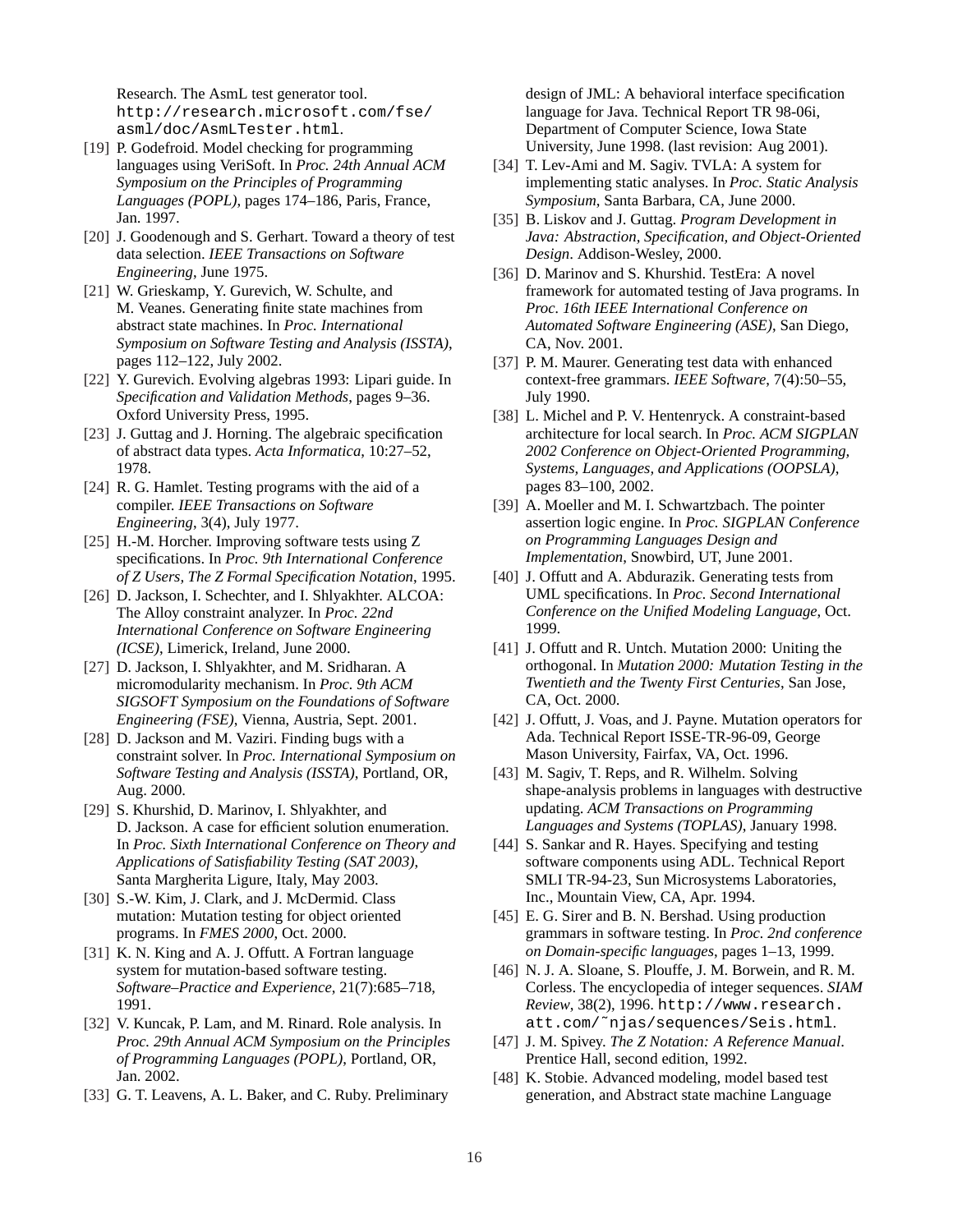AsmL. http://www.sasqag.org/ pastmeetings/asml.ppt, 2003.

- [49] P. Stocks and D. Carrington. A framework for specification-based testing. *IEEE Transactions on Software Engineering*, 22(11):777–793, 1996.
- [50] Sun Microsystems. *Java 2 Platform, Standard Edition, v1.3.1 API Specification*. http: //java.sun.com/j2se/1.3/docs/api/.
- [51] R. Untch, A. J. Offutt, and M. J. Harrold. Mutation testing using mutant schemata. In *Proc. International Symposium on Software Testing and Analysis (ISSTA)*, pages 139–148, June 1993.
- [52] M. Vaziri and D. Jackson. Checking properties of heap-manipulating procedures with a constraint solver. In *Proc. 9th International Conference on Tools and Algorithms for Construction and Analysis of Systems (TACAS)*, Warsaw, Poland, April 2003.
- [53] W. Visser, K. Havelund, G. Brat, and S. Park. Model checking programs. In *Proc. 15th IEEE International Conference on Automated Software Engineering (ASE)*, Grenoble, France, 2000.

# **APPENDIX**

# **A. FULL CODE FOR THE EXAMPLE**

```
import java.util.*;
class SearchTree {
    Node root; // root node
int size; // number of nodes in the tree
    static class Node {
         Node left; // left child
Node right; // right child
        Comparable info; // data
    }
    /*@ normal_behavior // non-exceptional specification
      @ // precondition
      @ requires repOk();<br>@ // postcondition
             // postcondition
      @ ensures repOk() && !contains(info) &&
      \textcircled{ } \result == \old(contains(info));
      @*/
    boolean remove(Comparable info) {
        Node parent = null;
        Node current = root;
        while (current != null) {
             int cmp = info.compareTo(current.info);
             if (\text{cmp} < 0) {
                 parent = current;
                 current = current.left;
             } else if (cmp > 0) {
                 parent = current;
                 current = current.right;
             } else {
                 break;
             }
         }
if (current == null) return false;
        Node change = removeNode(current);
        if (parent == null) {
             root = change;
         } else if (parent.left == current) {
             parent. left = change;
        } else {
             parent.right = change;
         }
        return true;
    }
    Node removeNode(Node current) {
        size--;
        Node left = current.left, right = current.right;
        if (left == null) return right;
```

```
if (right == null) return left;
        if (left.right == null) {
            current.info = left.info;
            current.left = left.left;
            return current;
        }
Node temp = left;
        while (temp.right.right != null) {
            temp = temp.right;}
current.info = temp.right.info;
        temp.right = temp.right.left;return current;
    }
    boolean repOk() {
        // checks that empty tree has size zero
        if (root == null) return size == 0;
        // checks that the input is a tree
        if (!isAcyclic()) return false;
        // checks that size is consistent
        if (numNodes(root) != size) return false;
        // checks that data is ordered
        if (!isOrdered(root)) return false;
        return true;
    }
    private boolean isAcyclic() {
        Set visited = new HashSet();
        visited.add(root);
        LinkedList workList = new LinkedList();
        workList.add(root);
        while (!workList.isEmpty()) {
            Node current = (Node)workList.removeFirst();
            if (current.left != null) {
                // checks that the tree has no cycle
                if (!visited.add(current.left))
                    return false;
                workList.add(current.left);
            }
            if (current.right != null) {
                // checks that the tree has no cycle
                if (!visited.add(current.right))
                    return false;
                workList.add(current.right);
            }
        }
        return true;
    }
    private int numNodes(Node n) {
        if (n == null) return 0;
        return 1 + numNodes(n.left) + numNodes(n.right);
    }
    private boolean isOrdered(Node n) {
        return isOrdered(n, null, null);
    }
    private boolean isOrdered(Node n, Compara-
ble min, Comparable max) {
        if (n.info == null) return false;
        if ((min != null && n.info.compareTo(min) <= 0) ||(max != null && n.info.compareTo(max) >= 0))
            return false;
        if (n.left != null)
            if (!isOrdered(n.left, min, n.info))
                return false;
        if (n.right != null)
            if (!isOrdered(n.right, n.info, max))
                return false;
        return true;
    }
```
}